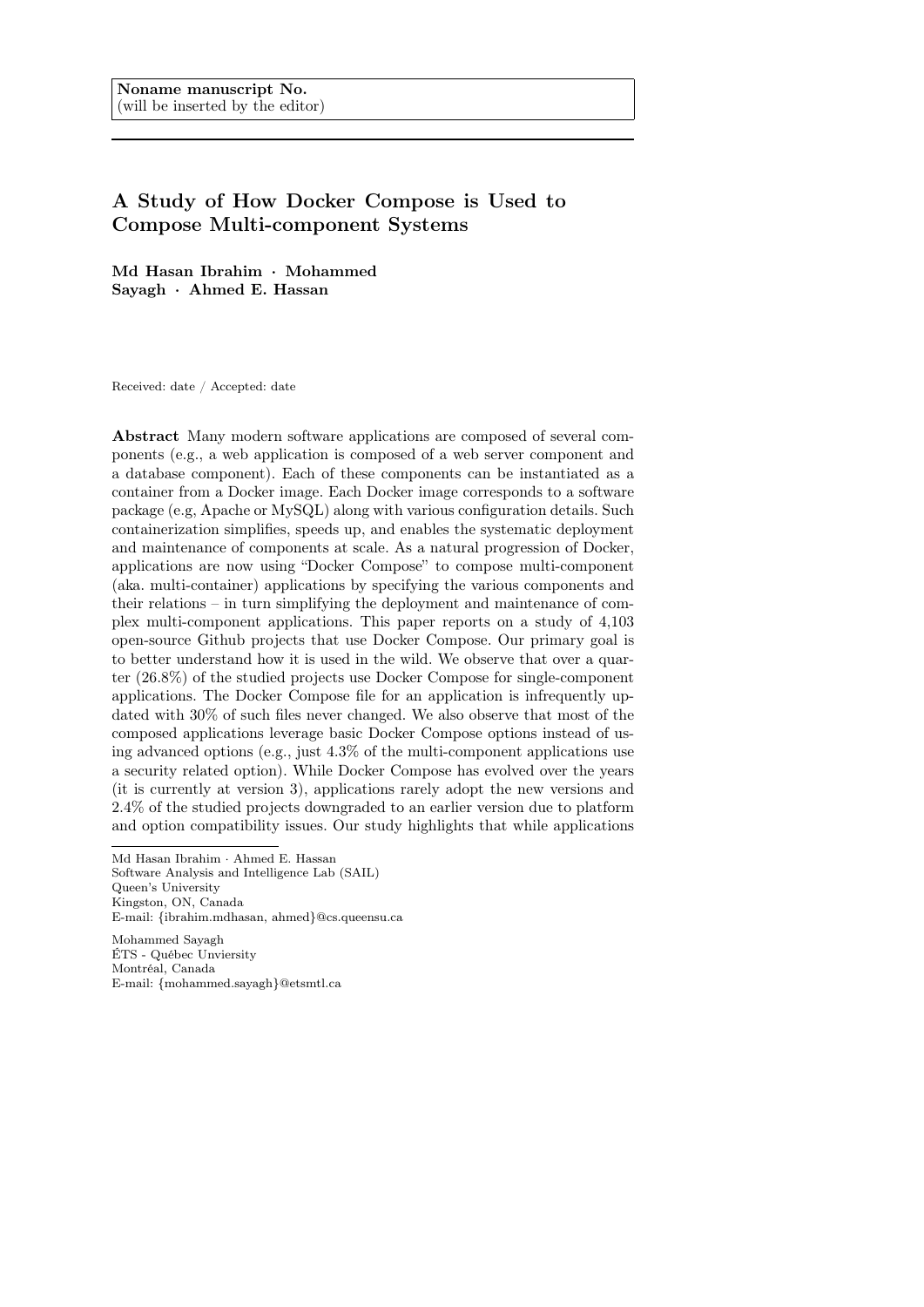are using Docker Compose, they appear to be content with its basic options and earlier versions in many instances. Future studies are needed to better understand how to improve the uptake of the more advanced aspects of Docker Compose, if they are needed at all.

Keywords Docker · Docker Compose · Multi-component applications · Containerization

## 1 Introduction

Docker [\[8\]](#page-29-0) enables the containerization of a software package along with associated configuration and setup details. Such containers can be easily and rapidly deployed while avoiding compatibility issues. In fact, a recent study reports that Docker can speed up the deployment of software components by 10-15 folds [\[23\]](#page-30-0).

Docker is one of the most popular containerization technologies nowadays. Docker has captured  $83\%$  of the containerization market [\[24\]](#page-30-1) – a market with an estimated revenue of \$2.7 billion [\[1\]](#page-28-0) by 2020. Datadog [\[5\]](#page-29-1) (an emerging cloud service monitoring startup) reported in 2018 that around a quarter of their customers have already adopted Docker [\[6\]](#page-29-2).

Much of today's applications are multi-component (i.e., multi-container) applications. For instance, a simple web application would require a web server and a database component. Docker Compose, a natural progression of Docker, enables practitioners to compose such complex applications [\[10\]](#page-29-3). Applications transcribe such compositions in a Docker Compose file, where components are specified by describing their Docker image and associated configuration as well as the relations between components. For example, one can specify a database component that uses a MySQL Docker image and stores data in a given directory. Furthermore, one can specify various actions to follow when a component fails.

Prior studies of Docker mostly focused on Docker images without considering the use of such images in multi-component applications. For example, Tak et al. [\[26\]](#page-30-2), Shu et al. [\[25\]](#page-30-3), and Zerouali et al. [\[27\]](#page-30-4) studied the security of Docker images, while Cito et al. [\[4\]](#page-29-4), and Zhang et al. [\[29\]](#page-30-5) studied the evolution of Dockerfiles (i.e., the specification files for Docker images).

This paper reports on a study of 4,103 Github open-source projects that use Docker Compose. Our goal is to gain a solid empirical understanding of how applications use Docker Compose. We structure our study along with the following research questions:

#### RQ1. How do applications leverage Docker Compose?

Over a quarter (26.8%) of the studied projects use Docker Compose but just for single-component applications. Among the multi-component applications, 23% of them compose only local images, 40.2% of them compose both local and registry-hosted images, and the remaining 36.8% compose only registry-hosted images.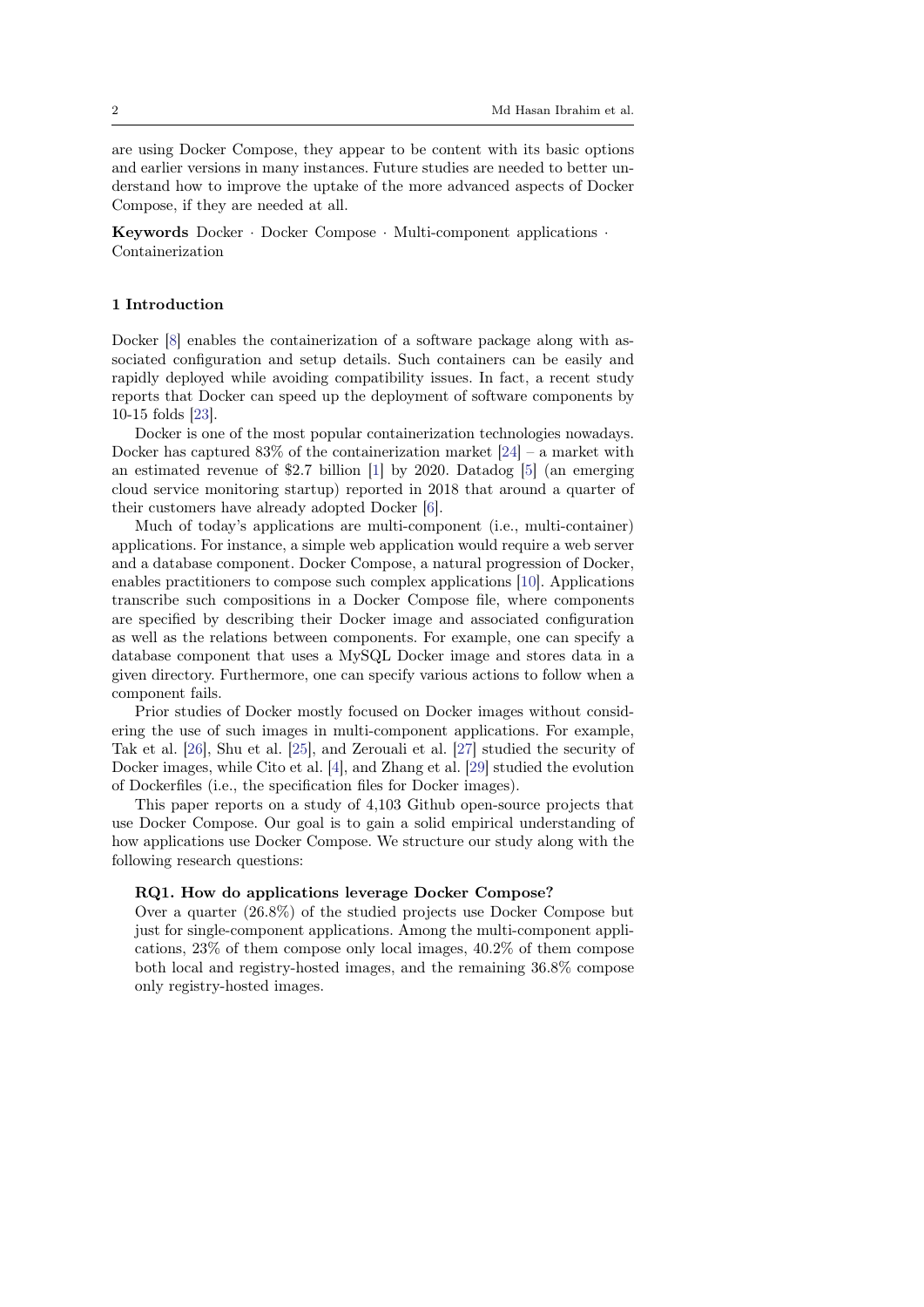## RQ2. What are the most used Docker Compose options?

22.6% of the available Docker Compose options are not used in any studied application. Advanced options like the ones for security and logging are rarely used. The security and logging options are used by 4.3% and 1.7% of the studied projects respectively.

## RQ3. How do Docker Compose files evolve?

Docker Compose files change infrequently. Changes primarily occur to image related options (33.9% of changes), i.e., how to build an image, and data management options (24.9% of changes), i.e., how to store the data. Applications opt to pin the version of their composed images after facing compatibility issues between images and their applications (e.g., due to library version updates).

# RQ4. How do applications use different versions of Docker Compose?

21.5% of the studied applications are still using version 1 of Docker Compose which will become deprecated in the very near future. A small number (8.5%) of the projects upgraded their Docker Compose version. 2.44% of the projects downgraded their Docker Compose version – many of the downgrades are due to applications wanting to use options that are no longer available in the new version of Docker Compose. An upgrade/downgrade requires changing a median of 10 lines of Docker Compose file code, which is double the typical number of changed lines in a regular change.

Our study highlights that while applications are using Docker Compose, they appear to be content with its basic options and earlier versions of Docker Compose in many instances. Future studies are needed to better understand how to improve the uptake of the more advanced aspects of Docker Compose, if they are needed at all. Our replication package is available online  $<sup>1</sup>$  $<sup>1</sup>$  $<sup>1</sup>$ .</sup>

The rest of this paper is organized as follows: Section [2](#page-2-1) provides background and related work about our study. Section [3](#page-4-0) presents our data collection approach. Section [4](#page-5-0) presents the observations of our study. Section [6](#page-27-0) discusses the threats to validity of our observations. Finally, Section [7](#page-28-1) concludes the paper.

#### <span id="page-2-1"></span>2 Background and Related Work

One can compose a multi-component application from a set of components, each of which is defined as a Docker image and a set of options that configure the component's behaviour. In this section, we first discuss how to create an image and how to instantiate it, then how to connect components to compose a multi-component application.

<span id="page-2-0"></span><sup>1</sup> https://github.com/SAILResearch/replication-21-ibrahim-dockercompose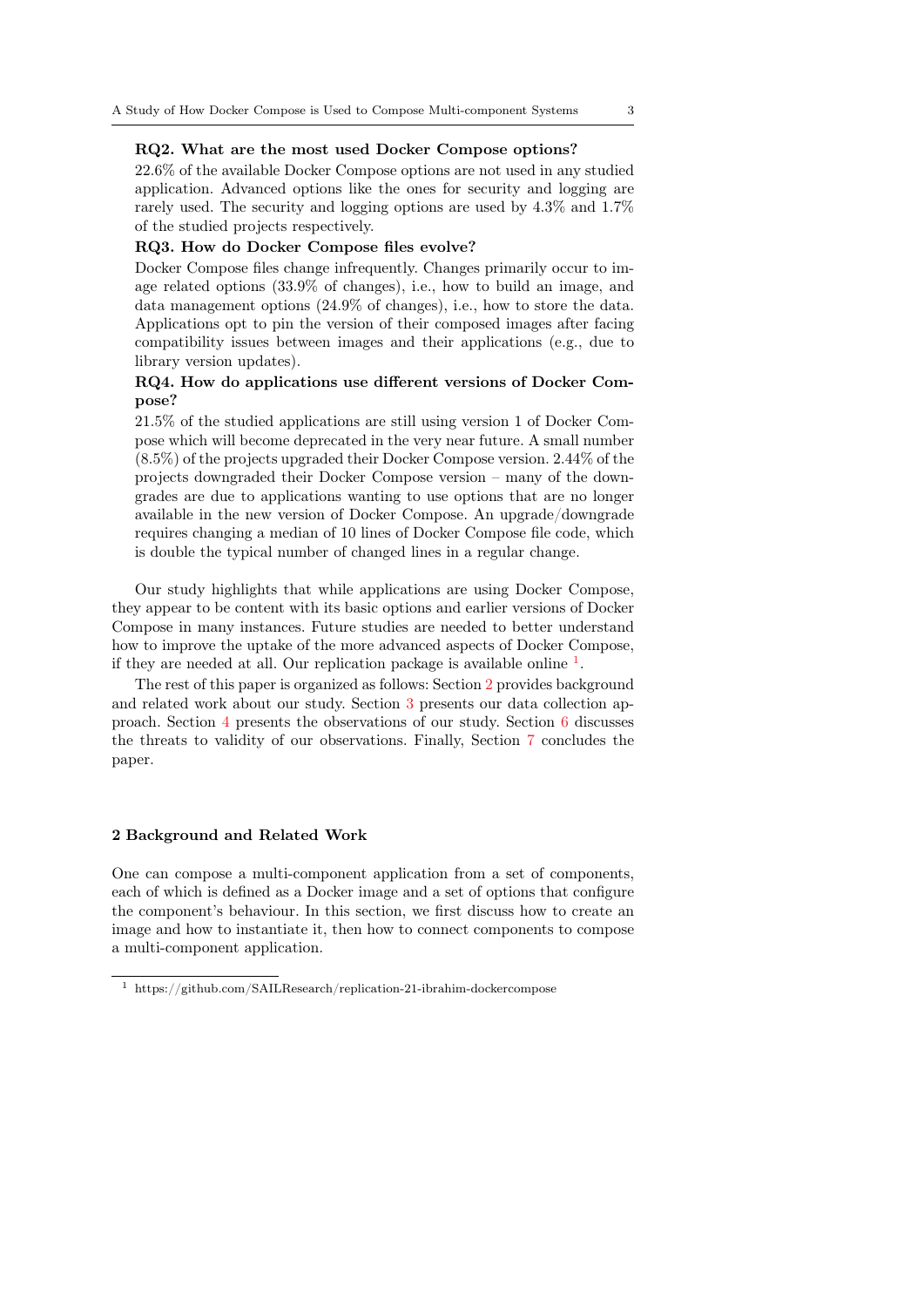<span id="page-3-0"></span>

Fig. 1: Building a Docker Image and instantiating it.

<span id="page-3-1"></span>

Fig. 2: Components and options in a Docker Compose file.

# 2.1 Docker Images and Containers

Figure [1](#page-3-0) gives a high level overview of how Docker containers are created. A Docker container is an instance of a Docker image, which is created by the Docker Engine using a Dockerfile as input. A Dockerfile contains information about the software package, along with the required configurations for the package to function correctly. Such configurations include operating system versions, and other required software packages. One can instantiate local images or online registry images. Online registry images are ones that have been published on an online registry such as DockerHub [\[16\]](#page-29-5), which allows other developers to reuse published images.

## 2.2 Docker Compose

One can compose a multi-component application using Docker Compose which composes a set of components, each of which is an image and a set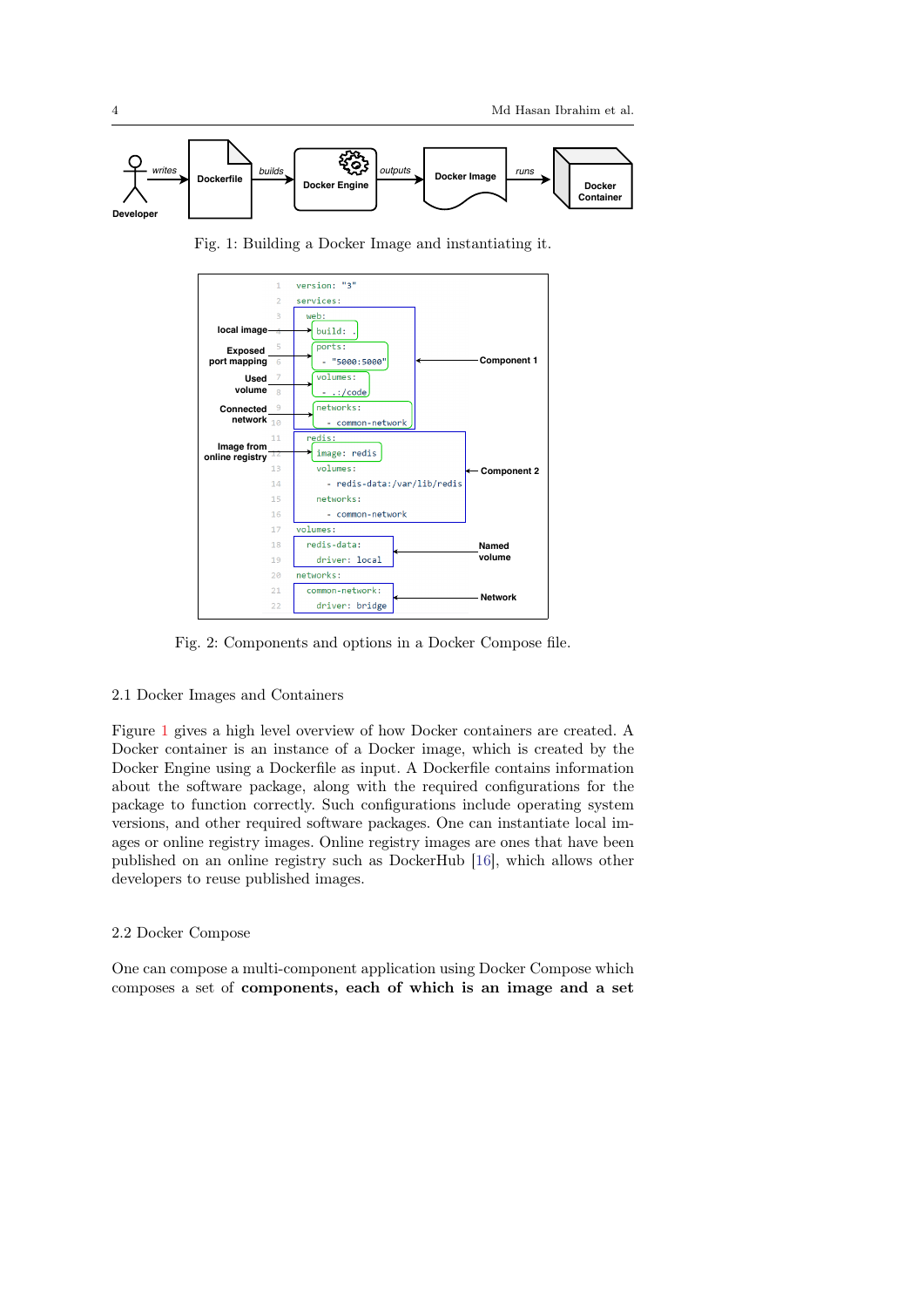of options that specify how the component should behave. One can reuse the same image for different components; the reused images will result in different containers once instantiated.

Such composition of components is specified using a configuration file such as docker-compose.yml. Figure [2](#page-3-1) shows an example of a Docker Compose file, which composes a multi-component application from the web and redis components. The web component is represented by a local image. The redis component is created from the "redis" image, which is hosted on online registry (e.g., DockerHub [\[16\]](#page-29-5)). Additionally, both components (in Figure [2\)](#page-3-1) have additional options that configure their environment. The web component exposes the port 5000, stores its data in an external volume (stored in the "/code" path in the host machine), and uses the common-network specification to access other components of the same multi-component application.

#### 2.3 Related Work on Docker

Prior studies focus on the quality and the evolution of Docker images. They examine such images independent of their global context and do not consider how such images are composed together to create more complex applications. For example, Tak et al. [\[26\]](#page-30-2) reported that 92% of DockerHub images contain security vulnerabilities and compliance issues, Shu et al. [\[25\]](#page-30-3) developed a vulnerability analysis tool named DIVA (Docker Image Vulnerability Analysis) which can discover, download, and analyze images from DockerHub and identify security vulnerabilities, Zerouali et al. [\[27\]](#page-30-4) analyzed the outdated and most updated DockerHub images and reported that even the most up-to-date images can contain severe security vulnerabilities, Cito et al. [\[4\]](#page-29-4) reported that Dockerfiles (i.e., the specification files for Docker images) change a median of 3.11 times per year, and Zhang et al. [\[28\]](#page-30-6) identified that Dockerfiles follow six different evolutionary patterns. Henkel et al. [\[20\]](#page-29-6) leverage existing Dockerfiles to mine rules, which are used to better parse Dockerfiles and provide better semantic support for Dockerfile developers. Horton et al. [\[21\]](#page-30-7) proposed an approach that builds Docker specifications for gist scripts, as many of these scripts do not get executed due to missing dependencies.

# <span id="page-4-0"></span>3 Data Collection

We wish to study a large number of non-trivial applications which are composed using Docker Compose. Hence, we follow the following steps:

- We first queried the Github database in Google Big Query [\[18\]](#page-29-7) to retrieve projects that contain at least one docker-compose.yml file. We obtained an initial list of 21,269 projects.
- We then removed deleted projects (since they are no longer available) and forked projects (to avoid any bias due to the duplicated maintenance activities of such projects). We obtained the list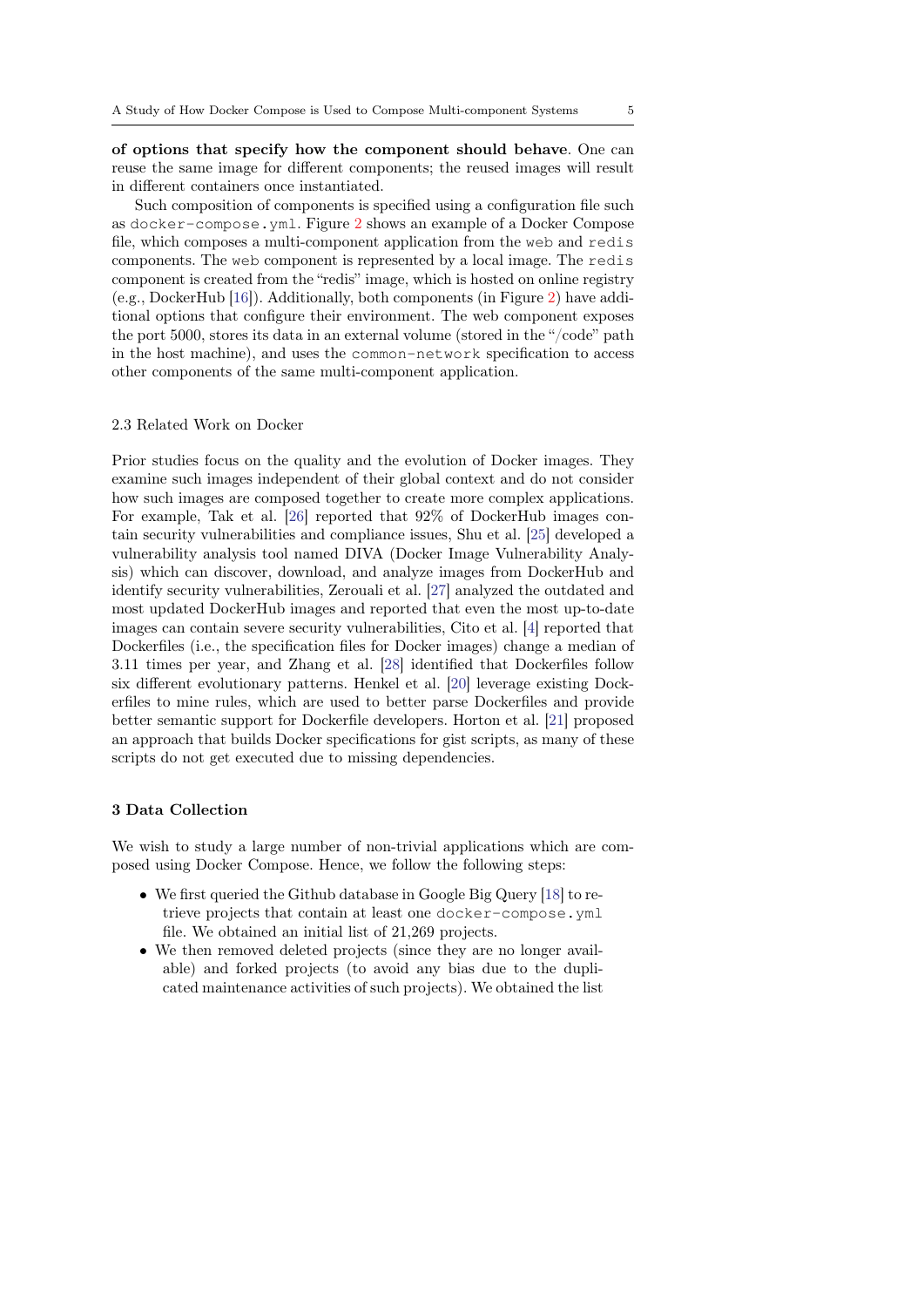<span id="page-5-1"></span>

Fig. 3: Number of commits in the collected projects.

of deleted and forked project from the GHTorrent database [\[19\]](#page-29-8) (updated until April, 2019). We ended up with a list of 16,283 projects.

- To avoid studying trivial (e.g., toy or personal) projects, we filtered out projects with less than 100 commits, so we ended up with 5,139 projects as shown in Figure [3.](#page-5-1)
- We then cloned these projects from Github. However, we could only obtain 4,917 projects since the remaining projects are no longer available on Github (e.g., made private or deleted after April 2019).
- We limited our dataset to projects that contain a single dockercompose.yml file since it is not feasible to know which Docker Compose file is used. We ended up with 4,327 projects.
- We also removed any projects with an empty Docker Compose file, which resulted in a dataset with 4,136 projects
- While parsing the Docker Compose files (using our own parser available in our replication package) we could not parse 33 files due to the incorrect syntax of these files. Hence, we removed these projects which resulted in a final dataset of 4,103 projects.

# <span id="page-5-0"></span>4 Results

The goal of this paper is to better understand how developers compose their applications using Docker images. To achieve this goal, we address the following four research questions:

RQ1. How do applications leverage Docker Compose? RQ2. What are the most used Docker Compose options?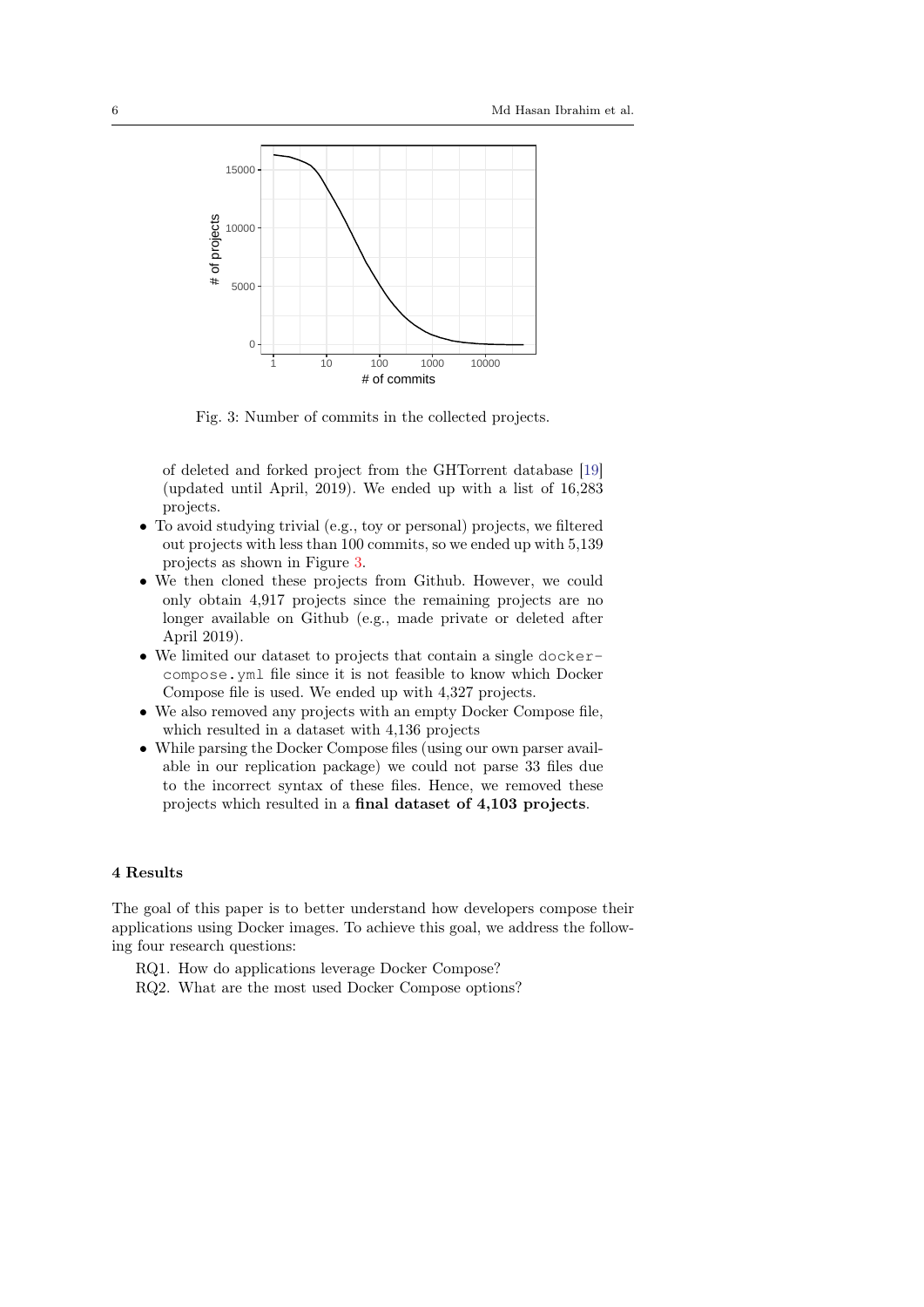<span id="page-6-0"></span>

Fig. 4: The number of projects for a given number of components.

RQ3. How do Docker Compose files evolve?

RQ4. How do applications use different versions of Docker Compose?

# RQ1. How do applications leverage Docker Compose?

Motivation: The goal of this research question is to understand how applications are composed using Docker Compose. Such an empirical understanding of how Docker Compose, a relatively new approach, is used for automating the composition of multi-component applications would help researchers and practitioners understand common practices and help identify open research and practical challenges.

Approach: To understand how applications are composed using Docker Compose, we parse the Docker Compose file of each of the selected projects to find out the images that they use. In this regard, we examine the build and image options for each defined component in the parsed Docker Compose files (as shown in Figure [2\)](#page-3-1). For instance, we identify local images and online registry images that are hosted on online registries such as DockerHub.

We also investigate the commonly used online registries. To identify images that are hosted on online registries, we identified images that are specified using the following four patterns [\[3\]](#page-28-2):

- index.docker.io/{repository}/{image\_name}
- docker.io/{repository}/{image\_name}
- {repository}/{image\_name}
- {image\_name}

Furthermore, we also identify official DockerHub-hosted images by searching for images that are specified using the following patterns [\[3\]](#page-28-2):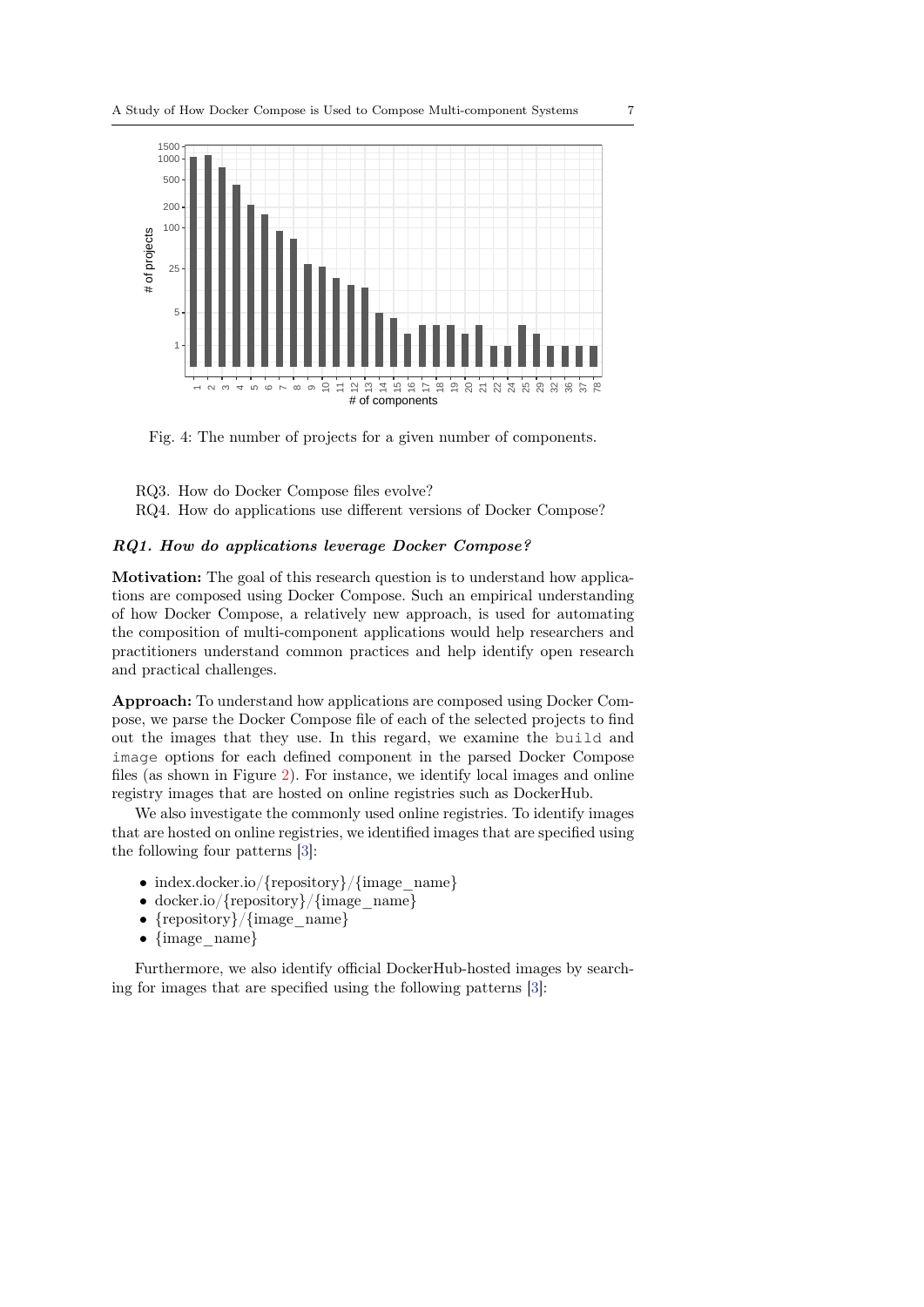- library/ $\{image \text{ name}\}$
- {image name}

Results: The studied applications are composed from a median of two components and as much as 78 components (as shown in Figure [4\)](#page-6-0). Based on our manual analysis of all the 110 projects that have at least 10 components, we observe that just 51 projects are multiple component software systems. 14 among these 51 projects claim to implement a micro-service architecture. We observe 5 repositories that are toolkits for a certain field. For example, the repository "dceoy/docker-bio" represents a set of tools for the biometric field. The "instedd/nuntium" repository provides different components to send messages, each of these components is dedicated to one type of message such as SMS, emails and twitter. 4 repositories provide development environments for other projects. For example, the "Codewars/codewarsrunner-cli" project provides a set of components, each of which is "to execute small sets of code within various languages, using various testing frameworks". Among the components of our 110 manually studied projects with more than 10 components, we observe that 13 repositories have components that provide environments for testing. For example, the "dustinleblanc/veccs" repository has components for the needed infrastructure software such php and nginx, and components to test these infrastructures such as testphp and testnginx. That repository also uses the component "wernight/phantomjs", which is a testing framework.

15.6% of the studied multi-component applications specify components which reuse the same Docker image. We observe that some images are reused by as little as one component and as much as 51 components in the same multi-component application. With many applications having many components that reuse the same Docker image; we observe that definitions of such components have a large amount of duplication (as the definitions of these components are often quite similar modulo some minor differences).

29 out of the 110 projects use the same Docker image for different components. While these projects use the same images for different components, each component has a different configuration such as storing a dataset in different data volumes, or having different values for environment variables. We also observe cases where the unique difference between the components is the version of the used image. For example, the "rstiller/inspector-metrics" project has 15 components that are identical for the compilation and tests, the unique difference is the version of the NodeJS that is used by each component. The last example is the "vlam321/Inf191BloomFilter" project, which implements the sharding pattern (i.e., having different database environments, each of which stores a subset of the data). The project has the same component repeated, where each component corresponds to a shard.

Over a quarter (26.8%) of the studied applications use Docker Compose for single-component applications, even though the primary motivation behind Docker Compose is to compose multi-component applications [\[10\]](#page-29-3). (65%) of these single component applications specify the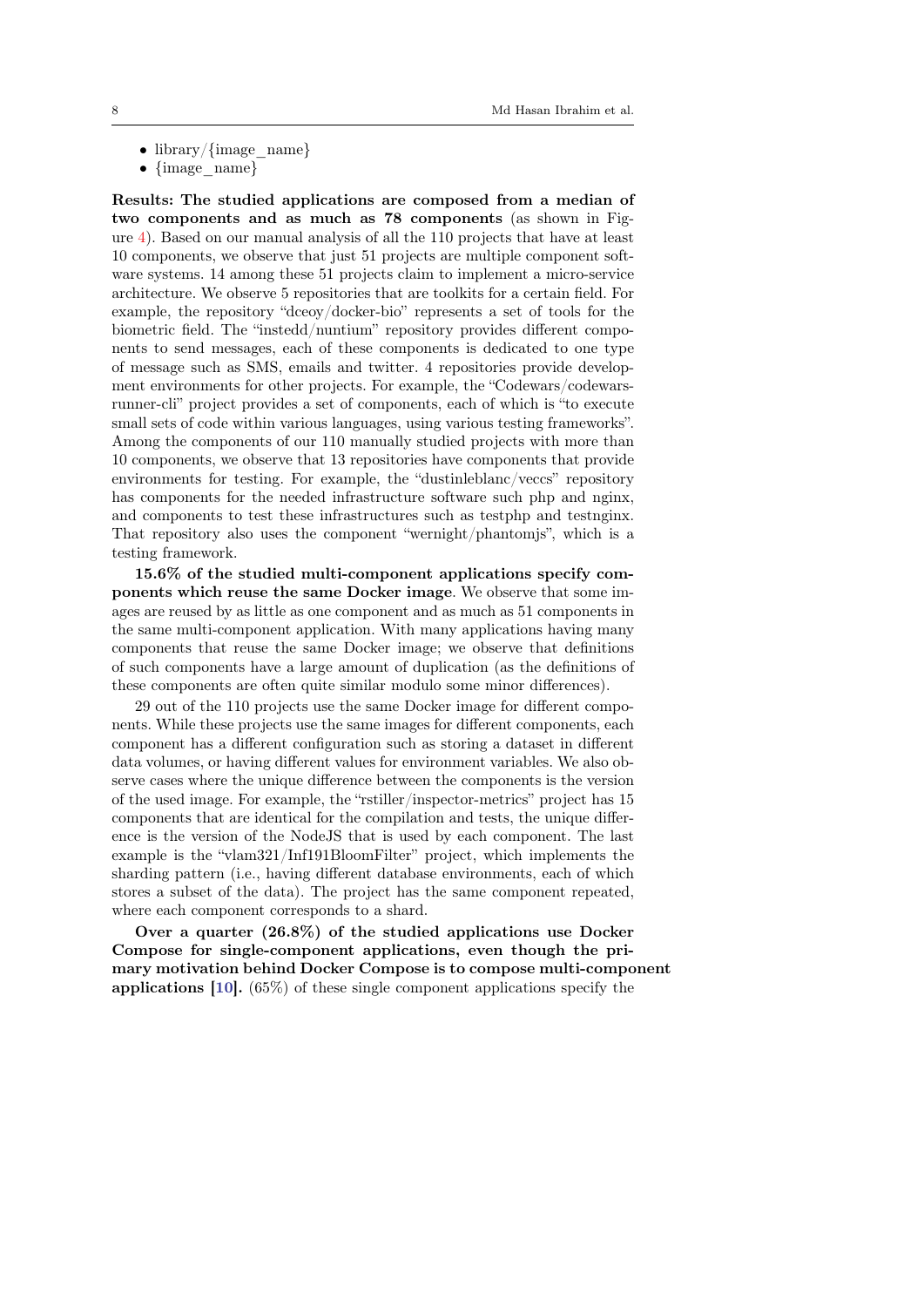mapping of the virtual storage in a component to an actual physical location on the host machine. 35% of the single-component applications do not specify any virtual storage. Based on a manual analysis of a representative random sample (with a 95% confidence level and 5% confidence interval) of 284 single component projects, we identified three reasons for using docker-compose with just one component. (1) A project can provide docker-compose for other contributors as a means to set up an environment and quickly execute a project, rather than using docker-compose to connect different components. (2) One can use docker-compose for quickly setting up a testing environment. (3) We also observe that some projects use docker-compose to codify all the command line parameters that one would have to consider when building an image using just a Dockerfile. For example, one has to execute a simple command like "docker-compose up -d ." instead of "docker run -d -p  $10086:10086$  -v /var/run/docker.sock:/var/run/docker.sock tobegit3hub/seagull". All those "docker run" parameters are codified within the docker-compose file. Note that we were able to identify the reasons for using docker-compose with one component for 58 projects, by leveraging these projects' readme file and the commit messages that changed the docker-compose file. For instance, commit messages are often not explicit about the reason behind using docker-compose. For example, the "smartystreets/smartystreets-php-sdk" project mentions as a commit message "Added docker-compose.yml" when they started using docker-compose.

Multi-component applications leverage components that are built from local Docker images as well as registry-hosted (mostly Docker-Hub) images. Among the multi-component applications, 23% of them compose only local images, 40.2% of them compose both local and registry-hosted images, and the remaining 36.8% compose only registry-hosted images. Finally, 1.7% (134) of the multi-component applications are built dynamically. Such applications receive their image name as a command line parameter.

DockerHub is the most used online registry for remote images. 95.2% of the identified registry-hosted images are hosted on DockerHub, while the remaining 4.8% of the registry-hosted images are hosted on registries such as Quay (124 images) or Google Container Registry (21 images). 53.5% of the identified DockerHub images are official images, while the remaining (46.5%) images are either community or private images on DockerHub. We had expected more prominent use of official images. Future research is needed to investigate the rationale for applications not using official images as prominently in an effort to improve such official images.

The most popular DockerHub images are related to infrastructure images. Most of the popular images are related to infrastructure components such as databases (e.g., Postgres, Redis, Mongo, MySQL) and web servers (e.g., Nginx), as shown in Figure [5.](#page-9-0) Several popular combinations of images exist that are co-used in a considerable number of applications. For example, the most popular combination of images is Postgres and Redis, which accounts for 5.9% (99 applications) of the multi-component applications that use more than one registry-hosted image (1,686 applications) as shown in Figure [6.](#page-9-1)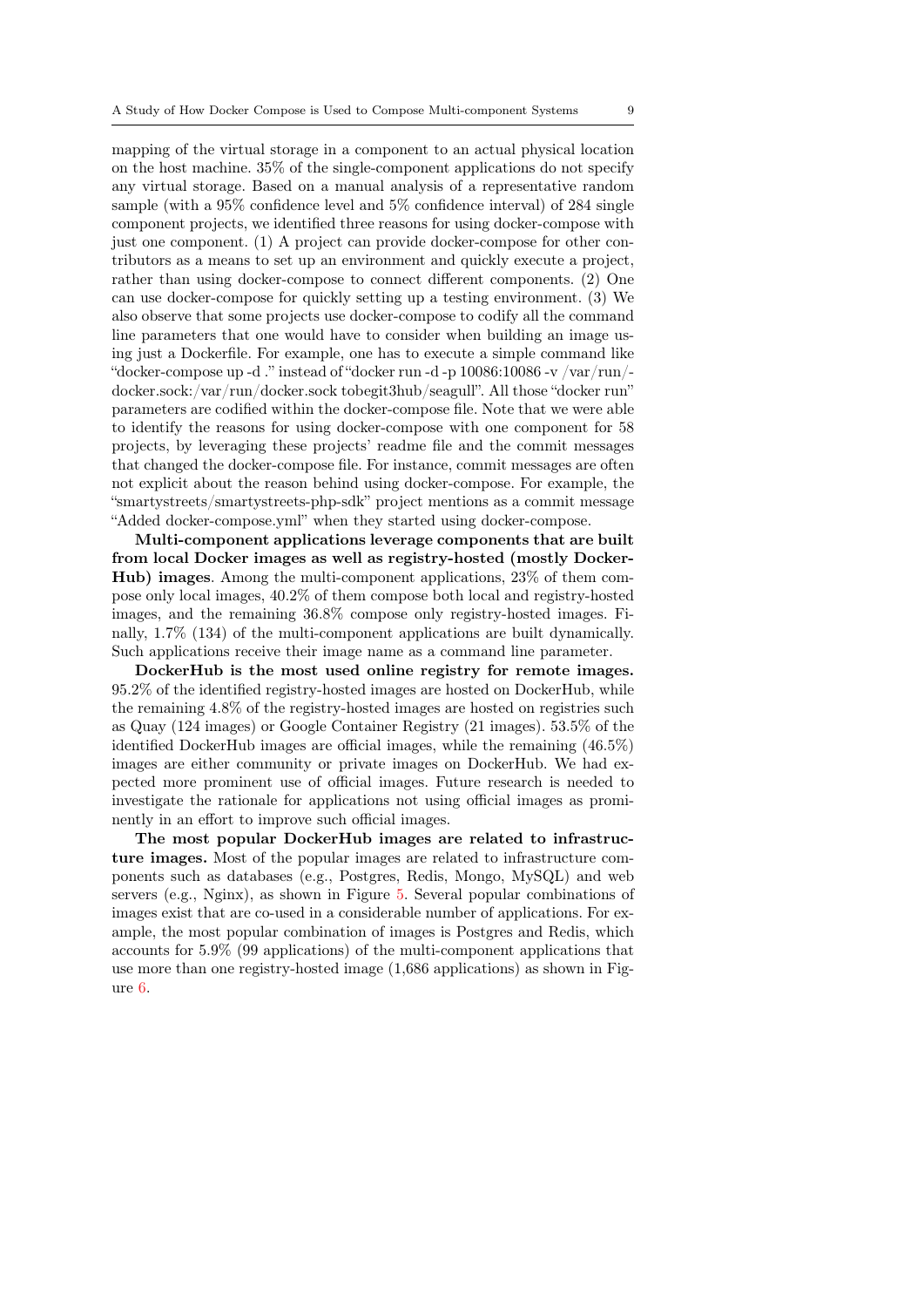<span id="page-9-0"></span>

Fig. 5: The top 10 most used images by the percentage of projects.

<span id="page-9-1"></span>

% of projects using online resgistry images

Fig. 6: Top 10 most popular image combinations used by the percentage of the multi-component applications that use more than one image from an online registry.

# : Summary of RQ1

26.8% of the studied applications use Docker Compose to create singlecomponent applications. Multi-component applications are being composed from local and registry hosted components with most of the registry hosted components from DockerHub.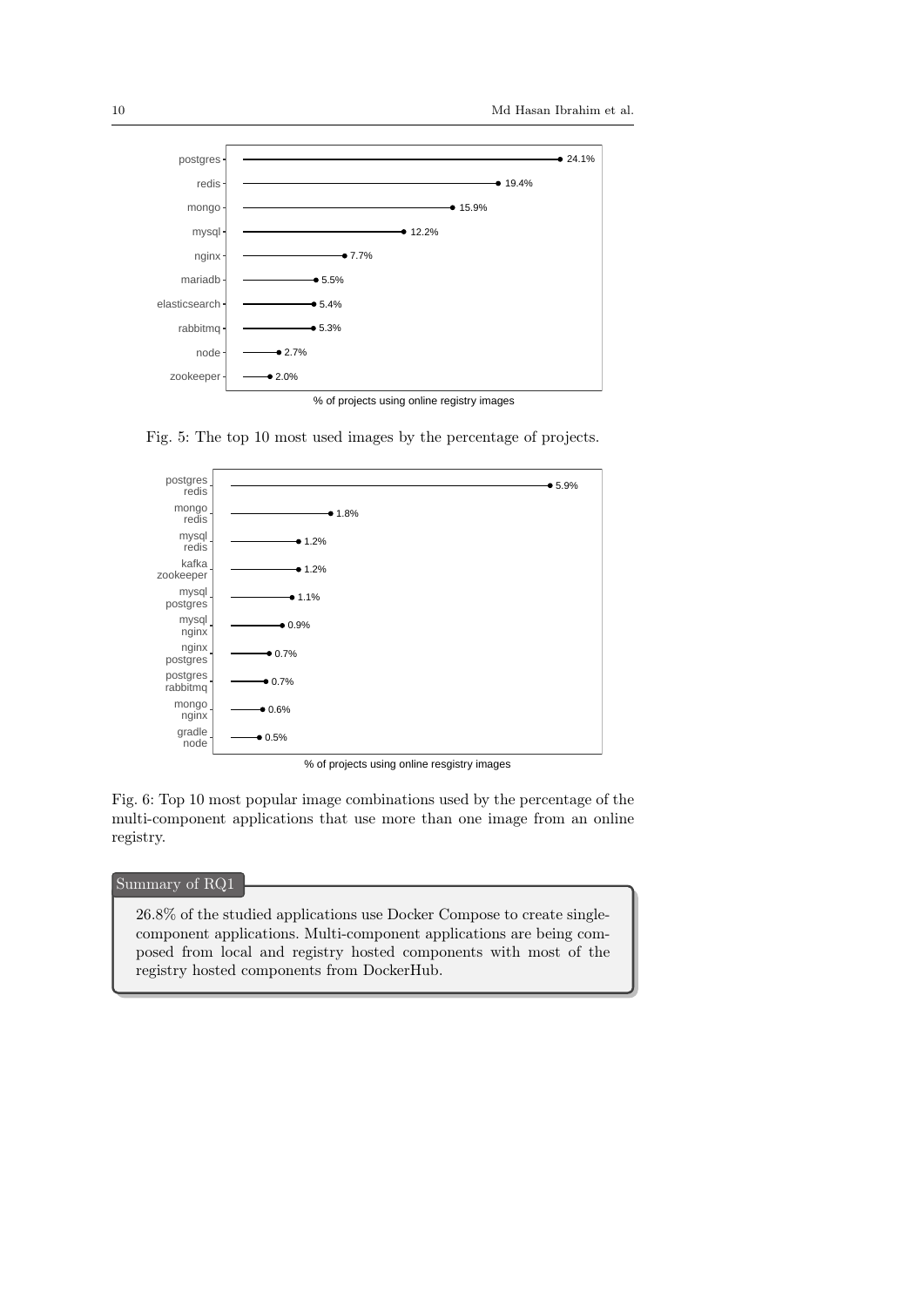| Category       | $\#$ of<br>Options | Description                                | Example         |  |
|----------------|--------------------|--------------------------------------------|-----------------|--|
| Accessibility  | 12                 | These options define different accessibil- | external links, |  |
|                |                    | ity methods for components and devices.    | ports           |  |
| Component      | $\overline{2}$     | These options manage components by         | placement,      |  |
| Management     |                    | distributing and replicating them.         | replicas        |  |
| Components     | 1                  | This option helps applications reuse con-  | extends         |  |
| Relation       |                    | figurations across components.             |                 |  |
| Data.          | 9                  | These options manage the volumes for       | volume driver,  |  |
| Management     |                    | components.                                | volume from     |  |
| Image          | 7                  | These options define how a component       | build, image    |  |
| Config         |                    | will be built.                             |                 |  |
|                | 3                  | These options help applications log the    | log_driver,     |  |
| Logging        |                    | activities of components.                  | log opt         |  |
| <b>Network</b> | 17                 | These options are related to configuring   | network mode,   |  |
| Config         |                    | the network for components.                | dns             |  |
| Process Spec   | 14                 | These options specify how different tasks  | restart policy, |  |
|                |                    | will be carried out.                       | priority        |  |
| Resource       | 25                 | These options are related to managing      |                 |  |
|                |                    | computing resources such as CPU and        | cpu quota,      |  |
| Management     |                    | RAM.                                       | mem limit       |  |
| Security       | 11                 | These options are related to the security  | isolation,      |  |
|                |                    | policy of a component.                     | cap drop        |  |
| System         | $\overline{5}$     | These options set the environment of a     | environment,    |  |
| Config         |                    | component.                                 | platform        |  |
|                | 9                  | These options provide different utility    | healthcheck,    |  |
| Utility        |                    | functions for running components.          | tty             |  |

<span id="page-10-0"></span>Table 1: Categories of options in Docker Compose across all versions.

## RQ2. What are the most used Docker Compose options?

Motivation: The goal of this research question is to identify the commonly used Docker Compose options and the ones that are not used. Follow up research is needed to better understand the rationale for such usage patterns and the impact of such patterns on the evolution of Docker Compose itself.

Approach: To identify the commonly used Docker Compose options, we first collect the keywords for the existing Docker Compose options that are available across the three major versions of Docker Compose [\[12,](#page-29-9) [14,](#page-29-10) [15\]](#page-29-11). Then, we parse our dataset of Docker Compose files to determine the usage frequency for these options. To better understand how these options are used, we also use association rule mining to identify the co-occurrence of options [\[2\]](#page-28-3). Finally, we classified Docker Compose options based on their goals to identify the common reasons for using different options.

Results: Applications mostly use basic Docker Compose options, while advanced options like the ones for security and logging are rarely used. We categorized the 115 existing options into 12 categories as shown in Table [1.](#page-10-0) The most used Docker Compose options are related to building a component (Image Config options), accessing it (Accessibil-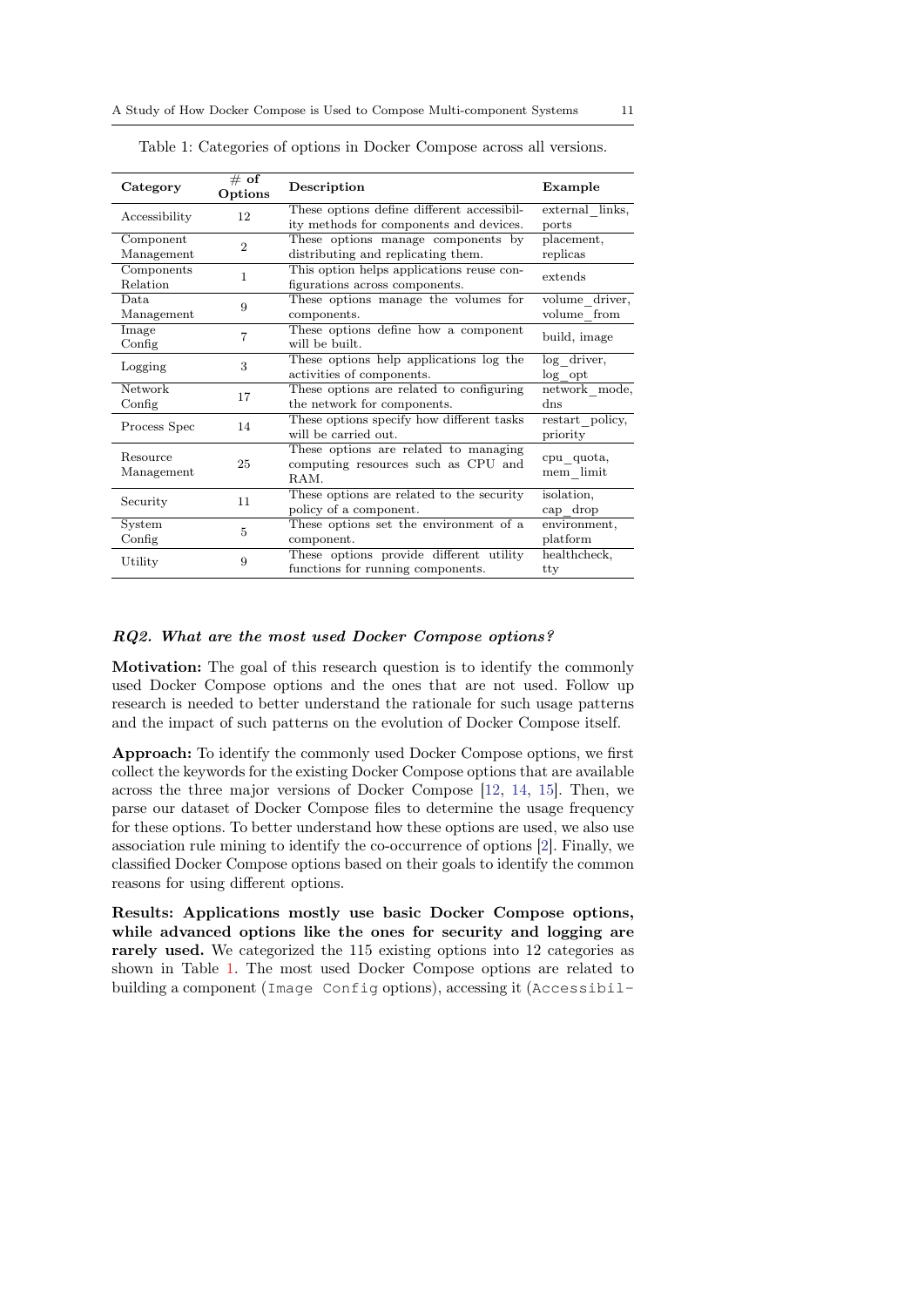<span id="page-11-0"></span>

(a) Percentage of projects using different categories of Docker Compose options.



(b) Distribution of proportion of used options across each option category. The number inside parentheses in the y-axis indicates the number of options in that category.

Fig. 7: Usage of different option categories in Docker Compose files.

ity options), and managing its data (Data Management options). On the other hand, sensitive options, such as security or logging options are rarely used. The security and logging options are used by only 4.3% and 1.7% of the studied projects respectively, as shown in Figure [7a.](#page-11-0) Even when applications use a category of options, they use a small portion of its options as shown in Figure [7b.](#page-11-0) For example, applications use a median of 9% of the Security options and 11% of the Data Management options.

22.6% of the total options that were introduced in major versions of the Docker Compose were never used in our studied projects. 22.4%, 24%, and 9% of the options of the first, second, and third docker-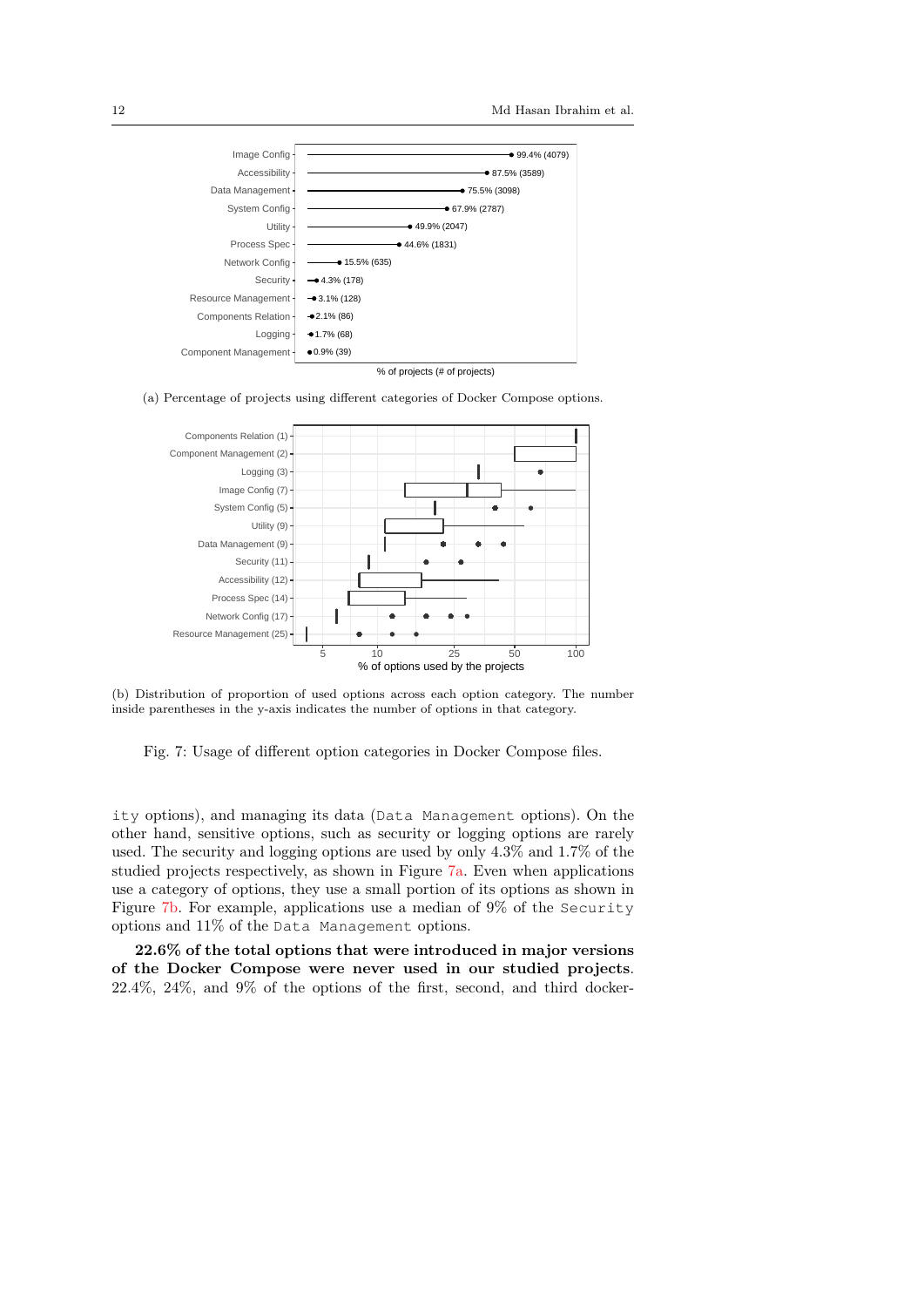<span id="page-12-0"></span>

Fig. 8: The top 10 most used options across the studied projects.

compose version are not used, respectively. The unused options are listed in Table [2:](#page-13-0) 12 options are for resource management, 5 options are security related, 4 options are for network configuration, and 3 options are for process specification. For example, no studied project uses the rollback\_config option, although it is important to specify the rollback action to be taken when a component fails.

ports is the most used option (used by 83.3% of the studied projects). ports exposes an internal port of an image so other images and external resources can access it. The options image and build are within the top 4 most used options (as shown in Figure [8\)](#page-12-0) since these options are the core Docker Compose options – they are used to create and compose images.

73.8% of the applications manage their resources outside their components, as shown in Figure [8.](#page-12-0) The volumes option helps export data outside a component. Since components are stateless and the data is destroyed once a component is destroyed, one must use the volumes option to make the application data accessible on the host machine, and to enable the sharing of the data with other components as well.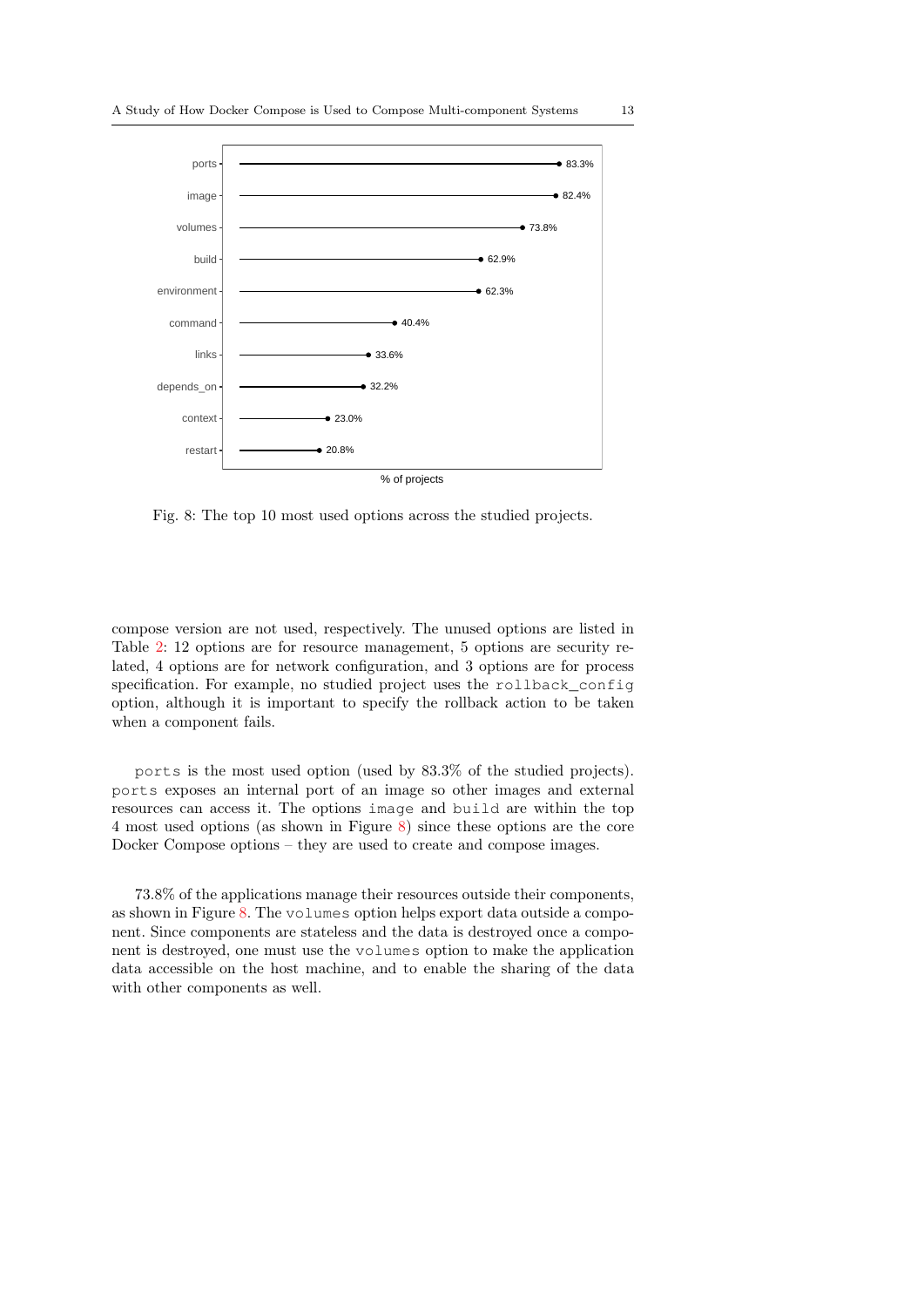| Category               | Options             | Supported<br>versions | Description                                                                                                                     |
|------------------------|---------------------|-----------------------|---------------------------------------------------------------------------------------------------------------------------------|
| $_{\text{Data}}$       | storage opt         | 2                     | Sets the option for using a stor-<br>age driver in a component.                                                                 |
| Management             | volume driver       | 1, 2                  | Specifies the default volume<br>driver for all used volumes in a<br>component.                                                  |
| Network                | dns opt             | 2                     | Lists the custom DNS options for<br>a component.                                                                                |
| Config                 | link local ips      | $\overline{2}$        | Lists the link-local IPs for a net-<br>work used by a component.                                                                |
|                        | mac address         | 2                     | Sets the mac address that will be<br>used by a component.                                                                       |
| Process Spec           | oom kill disable    | 2                     | Boolean value to enable or dis-<br>able OOM (Out Of Memory)<br>killer for a component.                                          |
|                        | pids limit          | $\overline{2}$        | Sets the PID limits for a compo-<br>nent.                                                                                       |
|                        | priority            | $\overline{2}$        | Specifies the order in which com-<br>ponents will be connected to the<br>networks in case of multiple net-<br>work connections. |
|                        | rollback_config     | 3                     | Specifies the procedure to roll-<br>back in case of an update failure.                                                          |
|                        | blkio config        | $\overline{2}$        | Sets the limits for block IO in a<br>component.                                                                                 |
| Resource<br>Management | cpu count           | $\overline{2}$        | Sets the allocated number of<br>CPUs for a component to run<br>(option is only available for Win-<br>dows systems).             |
|                        | cpu period          | $\overline{2}$        | Sets the period for the CPU CFS<br>(Completely Fair Scheduler) used<br>by a component.                                          |
|                        | cpu rt period       | 2                     | Sets the CPU real-time period for<br>a component.                                                                               |
|                        | cpu rt runtime      | 2                     | Sets the real-time runtime for a<br>component.                                                                                  |
|                        | device read bps     | 2                     | Sets the limit in bytes per second<br>for read operations on a given de-<br>vice.                                               |
|                        | device read iops    | 2                     | Sets the limit in operations per<br>second for read operations on a<br>given device.                                            |
|                        | device_write_bps    | $\overline{2}$        | Sets the limit in bytes per second<br>for write operations on a given<br>device.                                                |
|                        | device_write_iops   | 2                     | Sets a limit in operations per<br>second for write operations on a<br>given device.                                             |
|                        | mem swapiness       | 2                     | Specifies the total memory limit<br>including the swap memory of a<br>component.                                                |
|                        | weight              | 2                     | Sets the proportion of allocated<br>bandwidth of a component with<br>respect to other components.                               |
|                        | weight_device       | 2                     | Sets the relative bandwidth allo-<br>cation of a device by a compo-<br>nent.                                                    |
|                        | isolation           | 2, 3                  | Specifies the isolation technology<br>of a component.                                                                           |
| Security               | 2, 3<br>userns mode |                       | Used to disable user namespace<br>in a component.                                                                               |
|                        | device cgroup rules | 2                     | Used to add rules in the devices<br>that allow egroup.                                                                          |
|                        | group add           | $\overline{2}$        | Adds groups of which the compo-<br>nent user should be a member.                                                                |
|                        | credential spec     | 3                     | Sets the credentials for the man-<br>aged components in a Windows<br>environment.                                               |

<span id="page-13-0"></span>Table 2: Options in Docker Compose that are never used. Note that the classification of these options is based on our own analysis.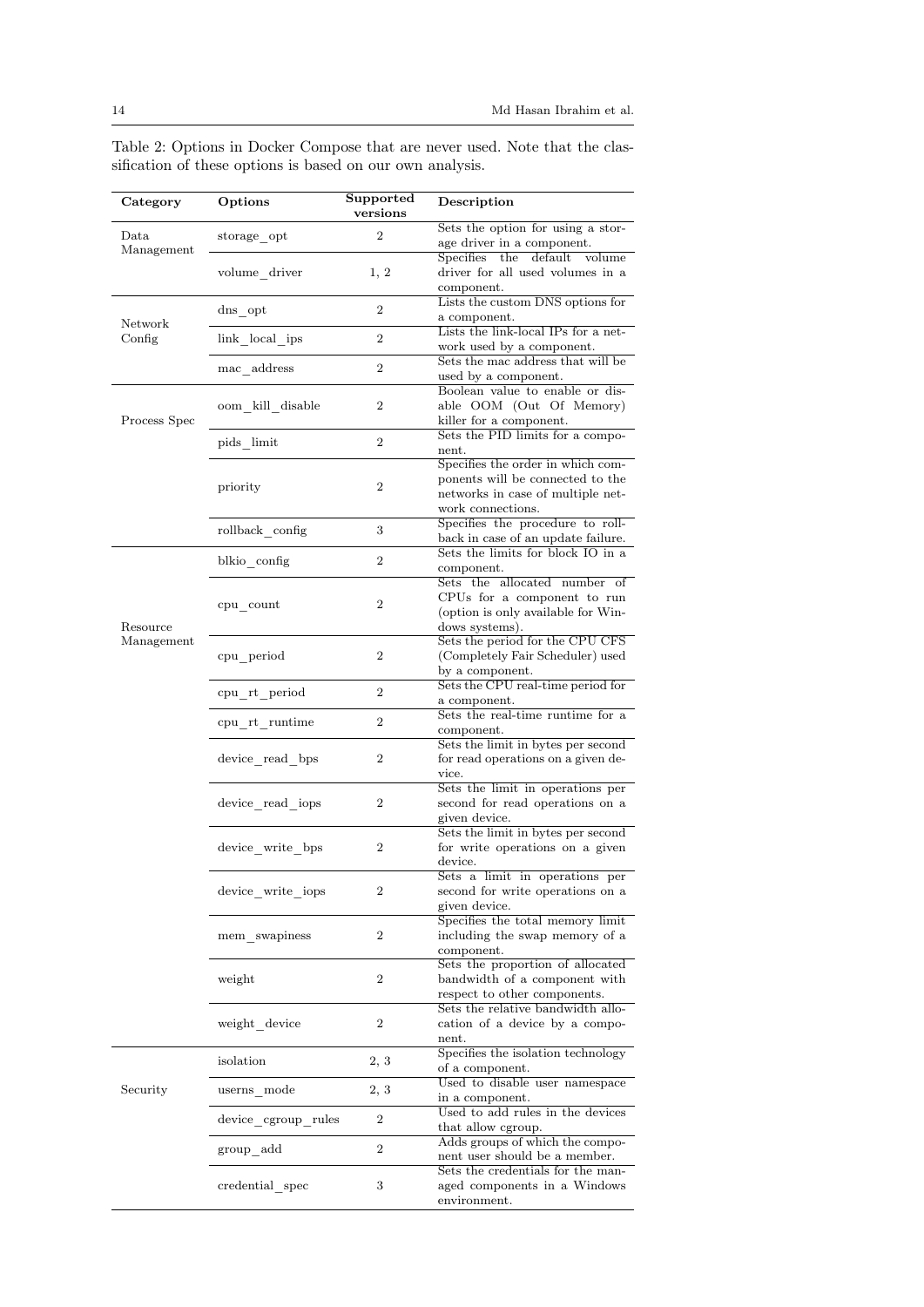<span id="page-14-0"></span>

Fig. 9: Confidence metric values of co-occurrence of the top 10 most used options appearing in the same component.

We do not observe a clear pattern of how options are used as few options co-occur together. Although some options are used to configure other options, we observe that such options do not co-occur (as shown in Figure [9\)](#page-14-0). For example, in just 20% image options configure their restart option – even though one should ideally configure how to restart a component in case of a failure. While 50% of the components that use the image option use the ports option. That said either components are not exposing their ports or their Docker images have already exposed a port through their Dockerfile – highlighting that a few options are configurable at the Dockerfile level or the Docker Compose level leading to inconsistencies and making it impossible to simply examine the Docker Compose file to gain a complete view of how a multi-component application is connected.

#### Summary of RQ2

22.6% of the available Docker Compose options are not used in any studied application. Advanced options like the ones for security and logging are rarely used.

#### RQ3. How do Docker Compose files evolve?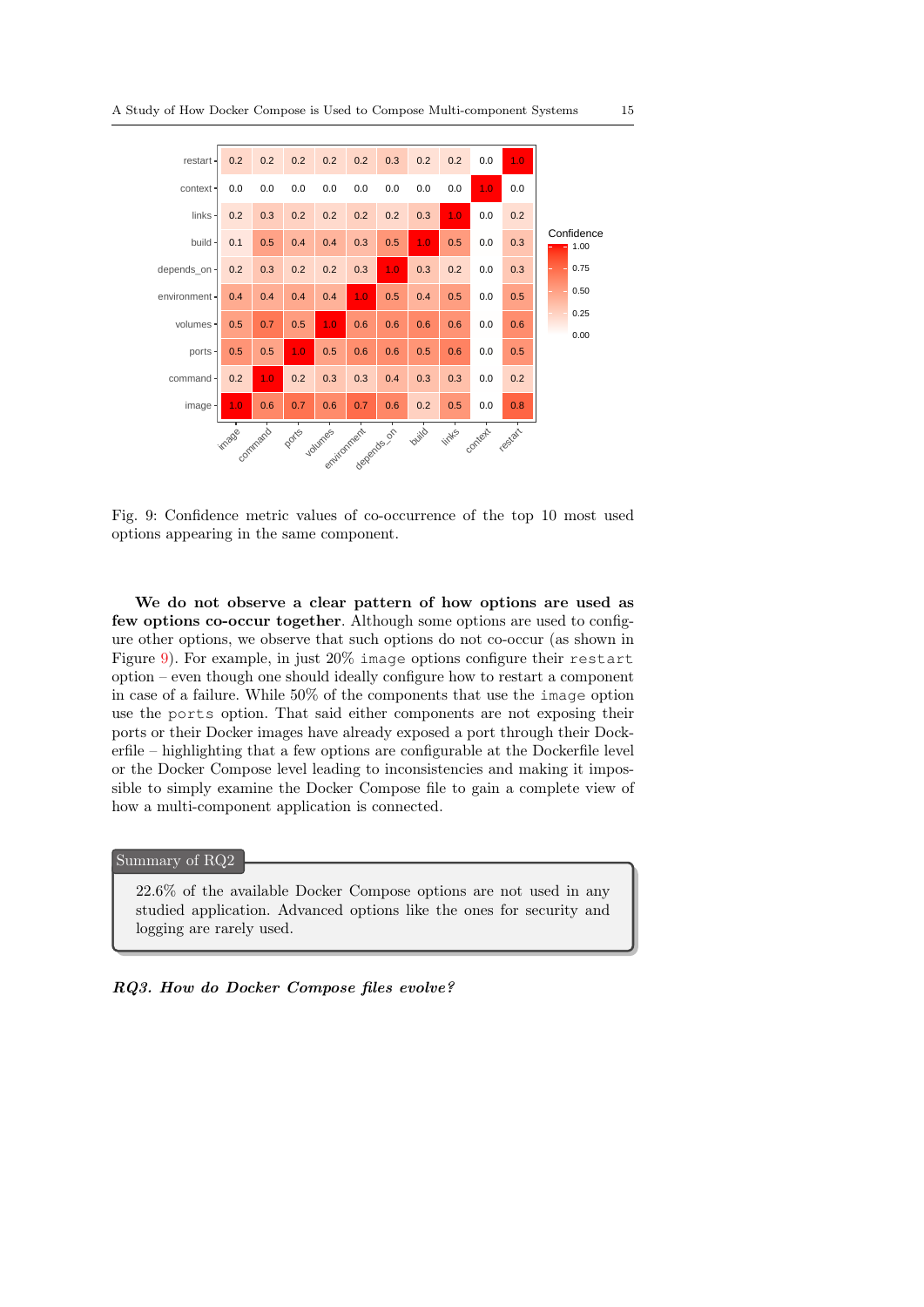<span id="page-15-0"></span>

Fig. 10: The frequency of change for Docker Compose files. The y-axes represents the cumulative percentage of Docker Compose files. For example, in Figure [10a,](#page-15-0) 18.4% of the Docker Compose files have at least 10 commits.

Motivation: The goal of this research question is to examine the type of changes that occur on Docker Compose files in order to better understand the stability of such files and the complexity of their evolution.

Approach: To understand the evolution of Docker Compose files, we study the change history of each of the studied Docker Compose files. We measure the amount of changes that these files exhibited, as well as changes to their usage of the different Docker Compose options. These options are obtained using an approach that is similar to the one that was used in the previous research question, but on each revision of the studied Docker Compose files. Note that we do not consider merged commits to avoid double counting.

We extended our investigation of the reasons behind such changes by manually investigating the commit messages and the changes for the top two most frequently changed options. In this regard, we randomly selected a statistical representative weighted sample of 370 commits that either added, removed, or modified those two options (out of 10,143 commits with a 95% confidence level and a 5% confidence interval). Our random sample consists of 197 changes to the volume feature and 173 changes to the image feature.

Results: Docker Compose files are revised infrequently. The median number of commits in a Docker Compose file is just three commits including the initial commit. As shown in Figure [10a,](#page-15-0) around 30% of the projects never changed their Docker Compose files after the initial commit. Moreover, Docker Compose files were updated just once during the whole life-cycle of 1% of the projects. Furthermore, the median number of revisions of a Docker Compose file is only two revisions per year as shown in Figure [10b,](#page-15-0) which is similar to the finding of Cito et al. [\[4\]](#page-29-4) on the evolution of Dockerfiles. The number of revisions of a Docker Compose file is moderately positively correlated with the number of lines of code in that Docker Compose file (Spearman's rank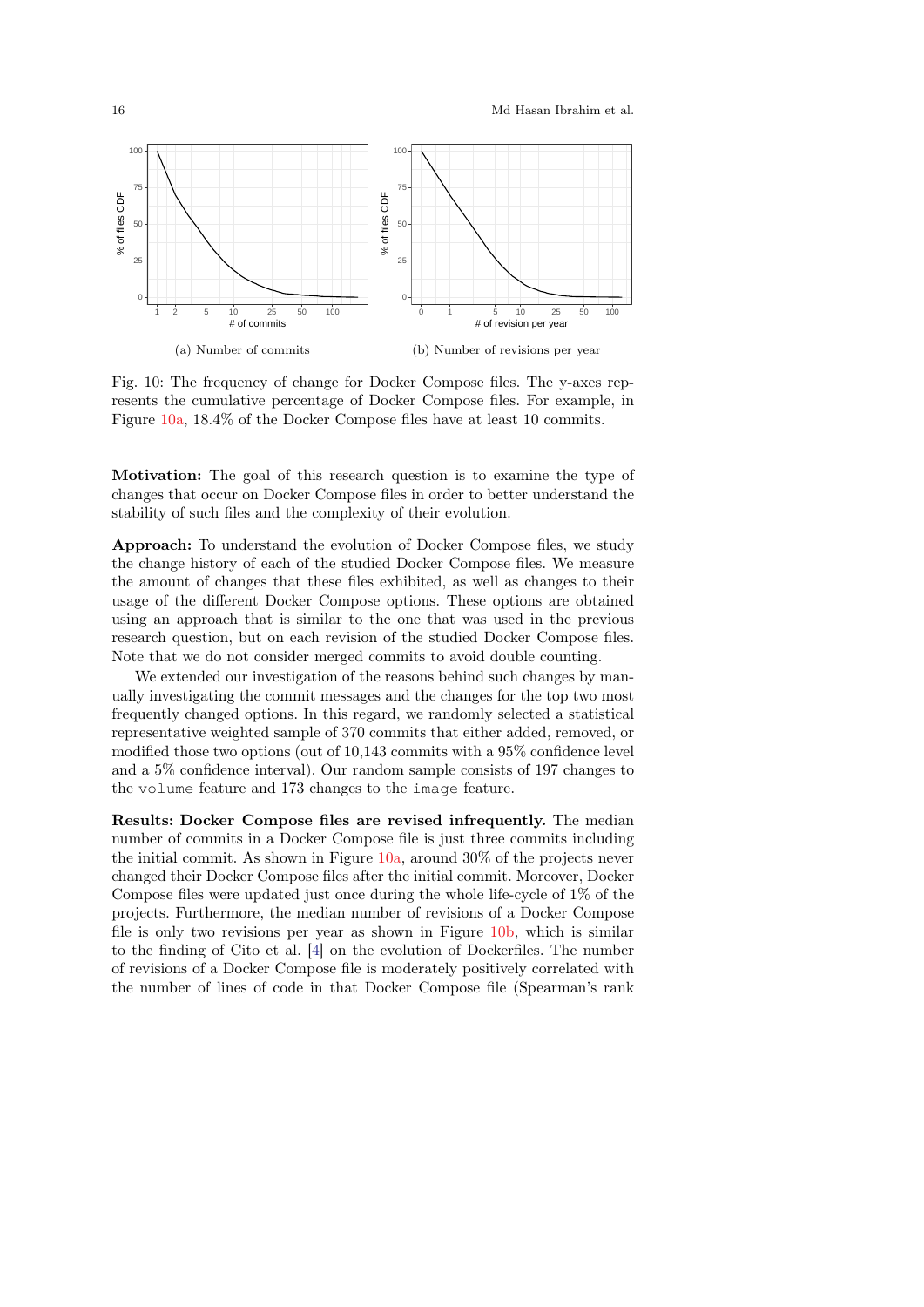<span id="page-16-0"></span>

Fig. 11: Number of changed lines across the proportion of revisions. The y-axis represents the cumulative proportion of revisions, while the x-axis represents the number of affected lines of code. For example, 50% of the revisions have changed at least five lines of code.

correlation coefficients  $r_s = 0.49$ ). Note that our finding is similar to prior studies on the frequency of changing other builds artifacts [\[17\]](#page-29-12).

Docker Compose files exhibit small changes. The median number of added lines in a Docker Compose file per revision is just two, while the median number of removed lines is just one per revision. Overall, the median number of changed lines in a revision of a Docker Compose file is five as shown in Figure [11.](#page-16-0) We do not observe any correlation between the size (number of lines) of Docker Compose file and its number of changed lines on each commit (Spearman's rank correlation coefficients  $(r_s) = -0.01$ ) as shown in Figure [12.](#page-17-0)

10.2% of the projects moved from a single-component to multi-component applications, 5.1% of the projects moved from a multi-component to singlecomponent application. Our initial investigations on 10 Docker Compose files shows that applications removed components to cleanup their Docker Compose files, particularly, we observe five cases where applications removed images that were used for development purposes and which are no longer needed.

Most of the studied changes are related to image and data management options. 33.9% and 24.9% of the studied changes are related to the basic configuration (Image Config and Data Management) as shown in Figure [13a.](#page-18-0) Indeed, 27.6% and 24% of the changes modify the image and volumes options respectively as shown in Figure [14a.](#page-19-0)

On the other hand, a median of 47.7% (considering all used options) of the projects changed their used options. For example, 50.8% of the projects changed their used networks option as shown in Figure [14b.](#page-19-0) Furthermore, 61.6% of the 86 projects that used Components Relation category options,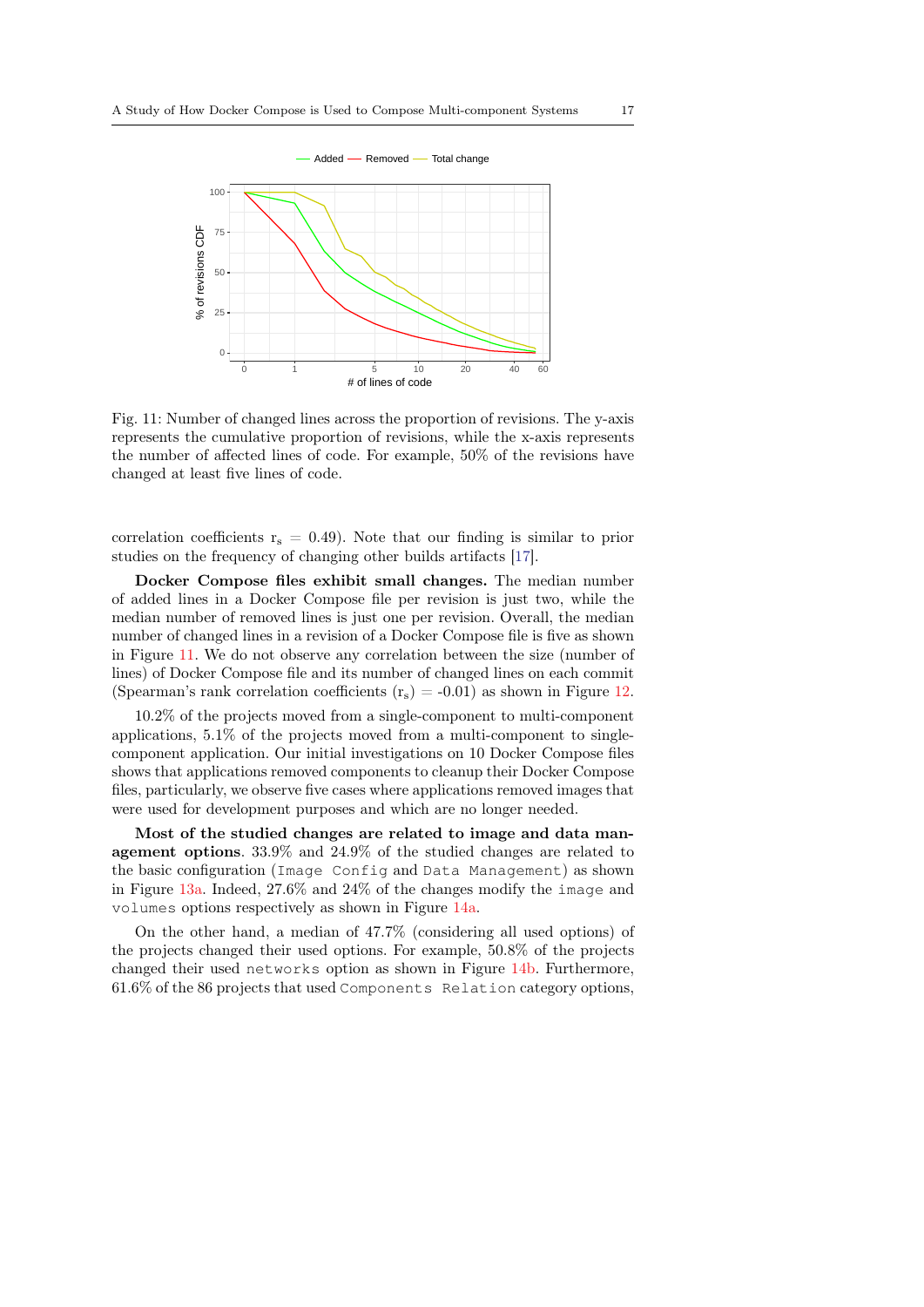<span id="page-17-0"></span>

Fig. 12: Correlation between the number of lines of code and the number changed lines of code.

Table 3: Options that never changed in any revision of the studied Docker Compose files.

| Category               | Option                  | Supported<br>versions                                                          | Description                                                             |  |
|------------------------|-------------------------|--------------------------------------------------------------------------------|-------------------------------------------------------------------------|--|
| Network<br>Config      | ipv6 address            | Sets the IPV6 address of a net-<br>$\overline{2}$<br>work used by a component. |                                                                         |  |
|                        | enable ipv <sub>6</sub> | $\overline{2}$                                                                 | Boolean value to enable or dis-<br>able IPV6 addresses.                 |  |
| Resource<br>Management | cpu quota               | 1, 2                                                                           | Sets the number of allowed CPU<br>CFS (Completely Fair Sched-<br>uler). |  |
| Process Spec           | endpoint mode           | 3                                                                              | Sets the method for component<br>discovery.                             |  |
|                        | order                   | 3                                                                              | Sets the order of operations dur-<br>ing an update or rollback.         |  |

changed those options. Similarly, 58.8% of the 68 projects that used logging category options, changed those options as shown in Figure [13b.](#page-18-0)

Applications are made more stable by pinning the versions of the used images. Most of the image related changes (85.7%) modify the version of the used image, while just 14.3% of those changes switch from one image to another one, as shown in Figure [15.](#page-20-0) 3.7% of these modifications remove the image's version, which is not a good practice [\[7\]](#page-29-13). In fact, version pinning is a better practice which is recommended by Docker for specifying an image in a Dockerfile [\[7\]](#page-29-13), which is also applicable for writing Docker Compose files since applications also need to specify an image to build a component. Version pinning avoids any unintentional version upgrades of an image which may break the application. For instance, we observe 11 cases in our manual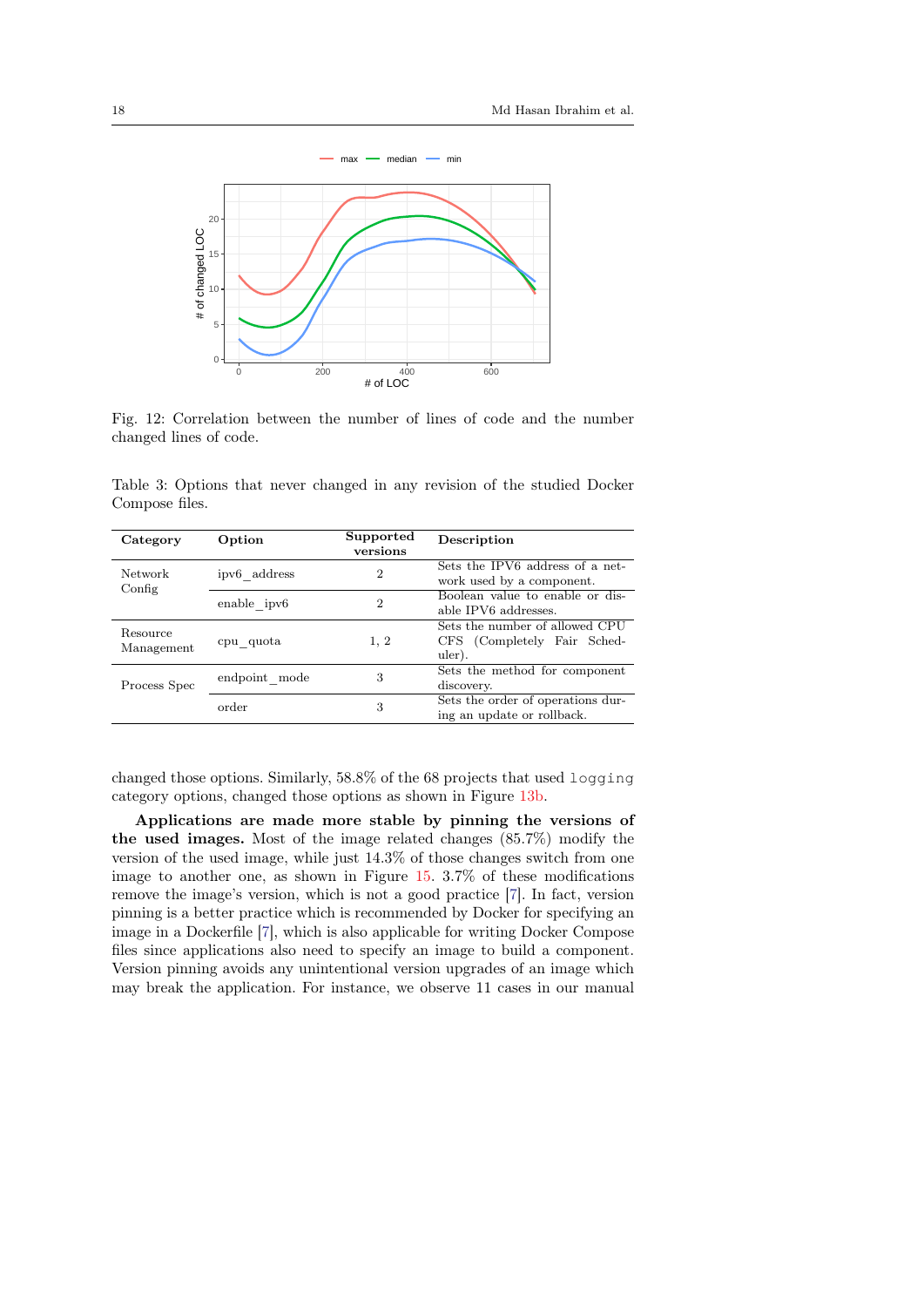<span id="page-18-0"></span>

(a) Percentage of revisions that change the different categories of Docker Compose options.



(b) Percentage of projects that use a category of options and revise it.

Fig. 13: The frequency of the changes of different option categories based on the analysis of 2,316 projects that revised at least one Docker Compose option. Note that in Figure [13b,](#page-18-0) the relevant projects are the projects that use a specific option category.

analysis where applications pined the exact version of their used images to fix issues that were introduced due to an update of the image.

Interestingly, we observe 10 cases where applications tag a version of their image similarly to tagging source code releases, which is a fundamental continuous integration principle where stable and reproducible infrastructure images are stored similarly to the source code [\[22\]](#page-30-8). For example, when the 'meenakommo64/squid' project releases a new version such as '3.3.8- 23', it also releases a similar version for the infrastructure image such as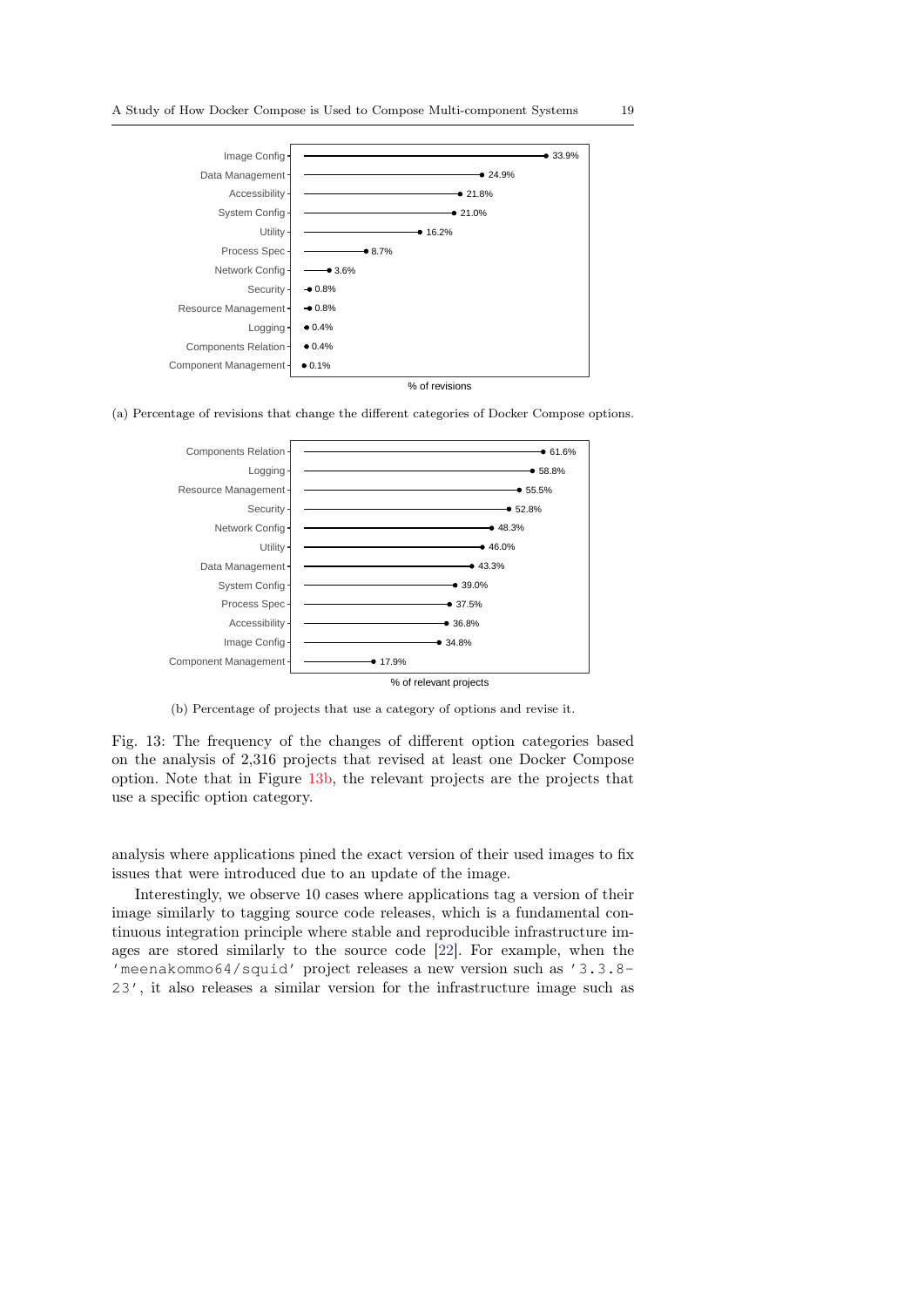<span id="page-19-0"></span>

(a) Most frequently revised options based on the percentage of revisions.



(b) Most frequently revised options based on the percentage of relevant projects.

Fig. 14: Top 10 most frequently revised options in Docker Compose files based on the analysis of 2,316 projects that revised at least one Docker Compose option. Note that in Figure [14b,](#page-19-0) the relevant projects are the projects that use a specific option.

'3.3.8-23'. The goal of this tagging is to associate an infrastructure version to the release version so that applications can be easily re-built from a previous release using the appropriate infrastructure and environment.

The **volumes** option is the second most frequently changed option since it is changed in 60.6% of the studied revisions and by 24% of the studied projects. Applications commonly modify the way that their data is managed by modifying the volumes option. We observe three typical changes related to the volumes option: (1) 51.9% of the changes modify the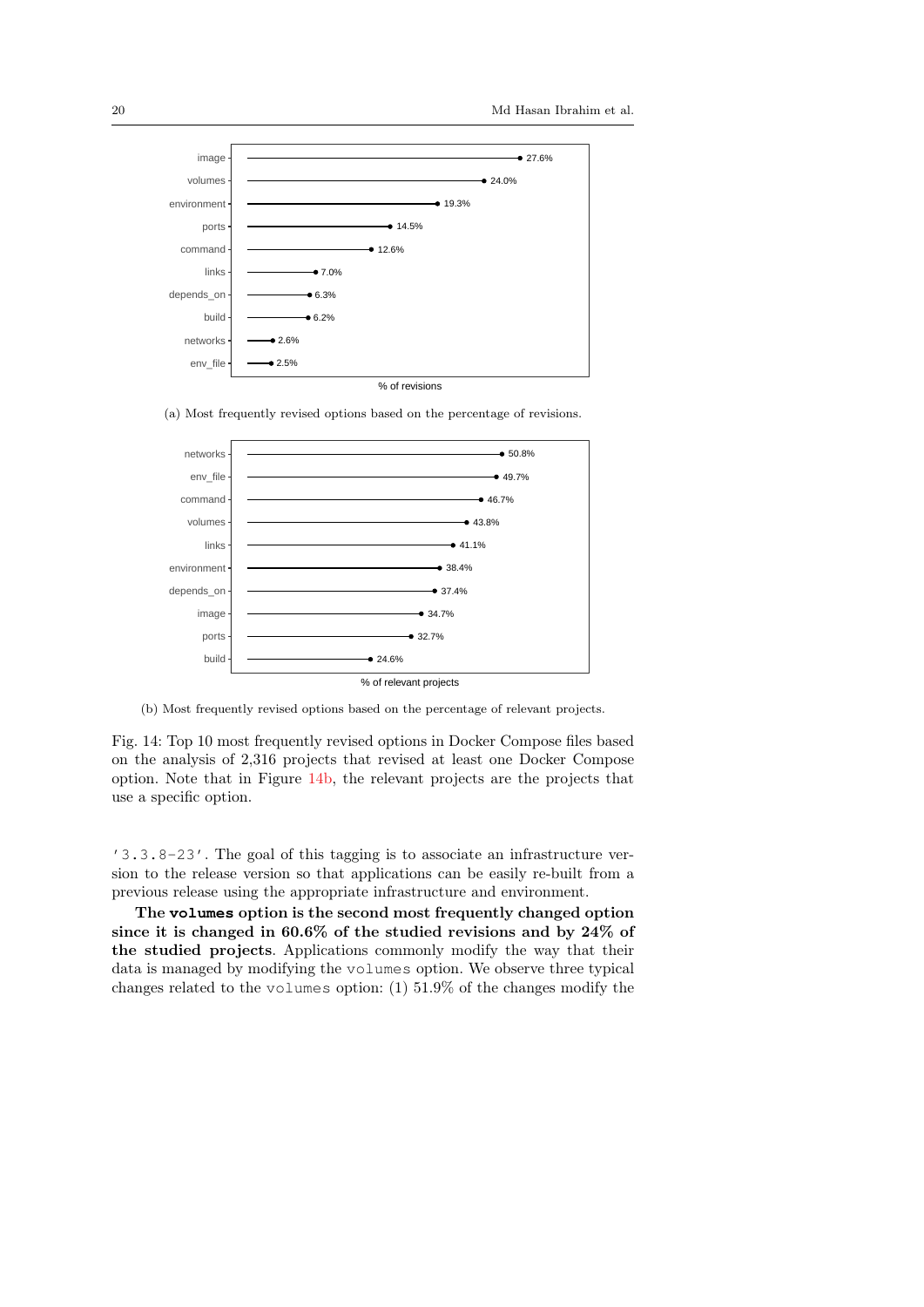<span id="page-20-0"></span>

Fig. 15: Types of modification done on images.

volumes configuration, (2) 32.3% of the changes add a volumes to their components, and (3) 15.8% of the changes remove the volumes option. We discuss below each of these types of changes.

Our manual study of the 197 changes to the volumes option shows different reasons for which applications modify that option. We observe that applications modify the synchronization method of the mounted volumes, for example, whether the change in the component data will immediately be synchronized with the physical host or whether the data will be synchronized at the time of destroying the component as shown in Figure [16a.](#page-21-0) Applications also modify the values of volumes option to fix incorrect paths. Other modifications are related to the refactoring of the data and the path (11 cases) such as restructuring the files or variable substitution [\[9\]](#page-29-14).

We also observe through our manual analysis three reasons for adding a volume: (1) persisting data in the host machine, (2) sharing data between components, and (3) improving the performance of an application. (1) Through our manual analysis, we observe that applications (22 out of the 58 volume addition cases that we were able to classify) add one or more entries to the volumes option to keep data persistent between the host and the component, as shown in Figure [16b.](#page-21-0) (2) They (8 out of the 58 volume addition cases) add the same named volume to multiple components to share the data among these components. (3) Finally, instead of uploading data from the host to the component, applications (35 out of 58 volume addition cases) add a volume that is directly accessible from components. That avoids uploading data into the component at each start-up or restart of the component, which can be time consuming for large datasets. For example, instead of cloning a project at each start-up or restart of a component, developers stored the cloned project in a volume that is shared with the container, as shown in Figure [16c.](#page-21-0) However, we observe cases that just intend to share certain configuration files and security files (e.g., Nginx SSL) with Docker containers when leveraging the volumes feature. Such a practice might be risky when these shared files do not have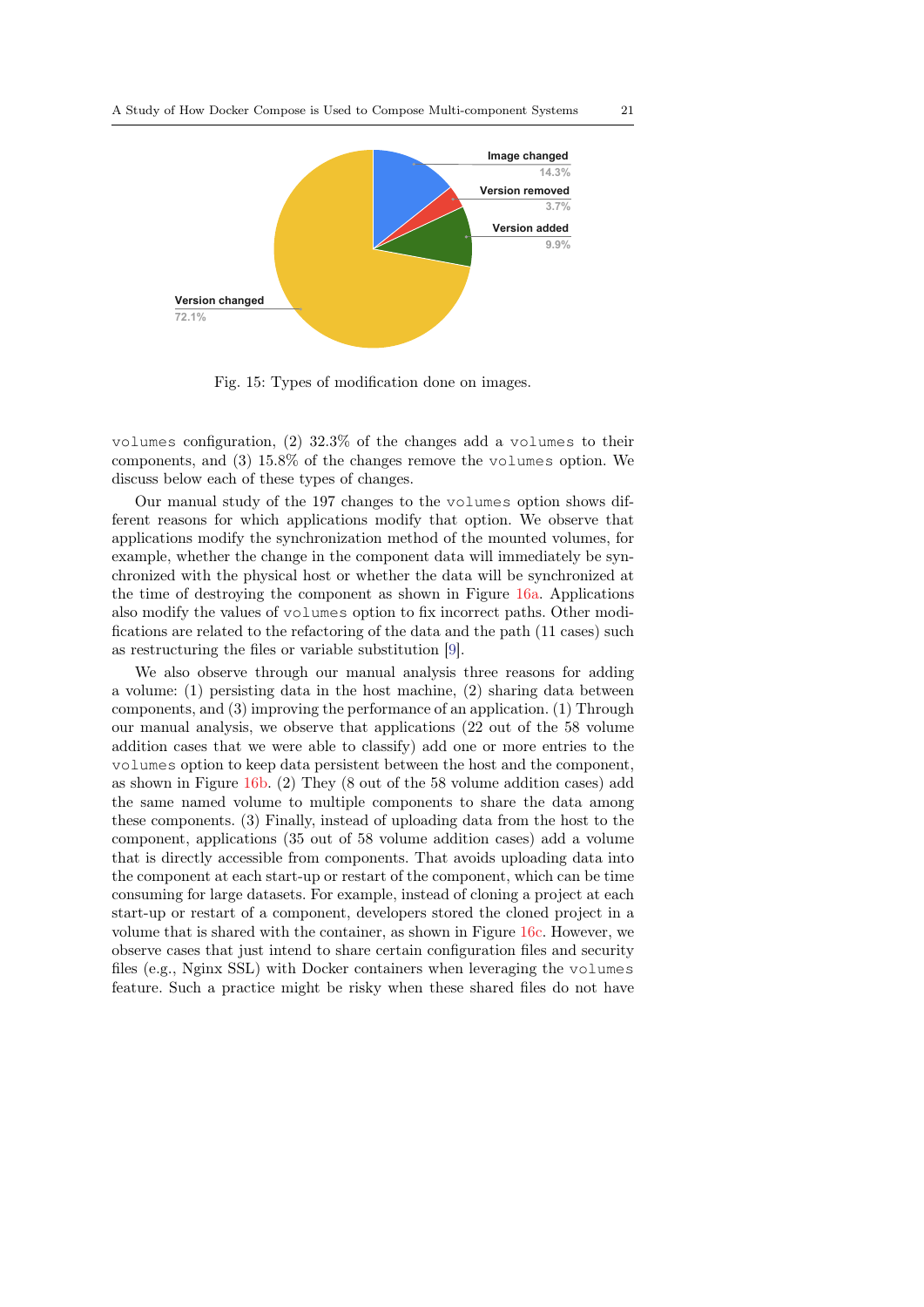<span id="page-21-0"></span>

(a) volumes modified

|                | $$^{\circ}$$ master |                                   |
|----------------|---------------------|-----------------------------------|
|                |                     | ▽ 3 ■■■■■ docker-compose.yml 图    |
| $\cdots$       |                     | $\ldots$ @ $-1,5$ +1,8 @ @        |
| $\mathbf{1}$   |                     | $1$ db:                           |
|                | $2 \qquad \qquad 2$ | image: postgres                   |
|                | $\overline{3}$      | + volumes:                        |
|                | $\overline{4}$      | + - .:/myapp                      |
|                | 5 <sup>1</sup>      | $+$                               |
| $\overline{3}$ | 6                   | web:                              |
| $\Delta$       | 7                   | build: .                          |
| 5              | 8                   | command: bash docker/start web.sh |

(b) volumes added

|                 |        | $\vee$ Mount open-streets project directly<br>1 <sup>2</sup> master ⊙ v2.3 ··· V1.1  |          |
|-----------------|--------|--------------------------------------------------------------------------------------|----------|
|                 |        | Li lukasmartinelli committed on Nov 1, 2015                                          | 1 parent |
|                 |        | Showing 2 changed files with 2 additions and 1 deletion.                             |          |
|                 |        | ↓ ÷ 1 ■■■■ docker-compose.yml □                                                      |          |
| 土               |        | @@ -28,6 +28,7 @@ export:                                                            |          |
| 28              | 28     | build: ./src/export                                                                  |          |
| 29              | 29     | volument                                                                             |          |
| 3.01            | 30     | - ./export:/data/export                                                              |          |
|                 |        | 31 + -./open-streets.tm2source:/data/tm2source                                       |          |
| $31 -$          | 32     | links:                                                                               |          |
| 32              | 33     | $-$ postais:db                                                                       |          |
| 33              | 34     | environment:                                                                         |          |
| $\mathbf{T}$    |        |                                                                                      |          |
|                 |        | ↓ ÷ 2 mm == src/export/Dockerfile ["]                                                |          |
| $\pm$           |        | @@ -12,7 +12,7 @@ RUN npm install -g tl \                                            |          |
| 12              | 12     | tilelive-mapnik                                                                      |          |
| 13              | 13     |                                                                                      |          |
| 14              | 14     | # custom tm2source project                                                           |          |
| 15 <sub>1</sub> |        | - RUN git clone https://github.com/geometalab/open-streets.tm2source /data/tm2source |          |
|                 | $15 -$ | + VOLUME /data/tm2source                                                             |          |
| 16              | 16     | ENV SOURCE_PROJECT_DIR=/data/tm2source                                               |          |
|                 | 17     |                                                                                      |          |
| 17              |        |                                                                                      |          |

(c) volumes added to share data from the host to the container

|                      | Remove unnecessary linkage to d1lod package<br>The worker doesn't need to load d1lod |                                                        |  |  |
|----------------------|--------------------------------------------------------------------------------------|--------------------------------------------------------|--|--|
| $\mathcal{V}$ master |                                                                                      |                                                        |  |  |
|                      |                                                                                      | $\vee$ 1 $\blacksquare$ docker-compose.vml $\boxtimes$ |  |  |
| 述え                   |                                                                                      | @@ -4,7 +4,6 @@ worker:                                |  |  |
| Δ                    | Δ                                                                                    | - graphdb                                              |  |  |
| 5                    | 5                                                                                    | - redis                                                |  |  |
| 6                    | 6                                                                                    | volumes:                                               |  |  |
| $\overline{7}$       |                                                                                      | - ~/src/d1lod/d1lod:/usr/local/d1lod                   |  |  |
| 8                    | 7                                                                                    | $-$ ~/src/d1lod:/dump                                  |  |  |

(d) volumes removed

Fig. 16: Examples of different types of changes to the volumes option.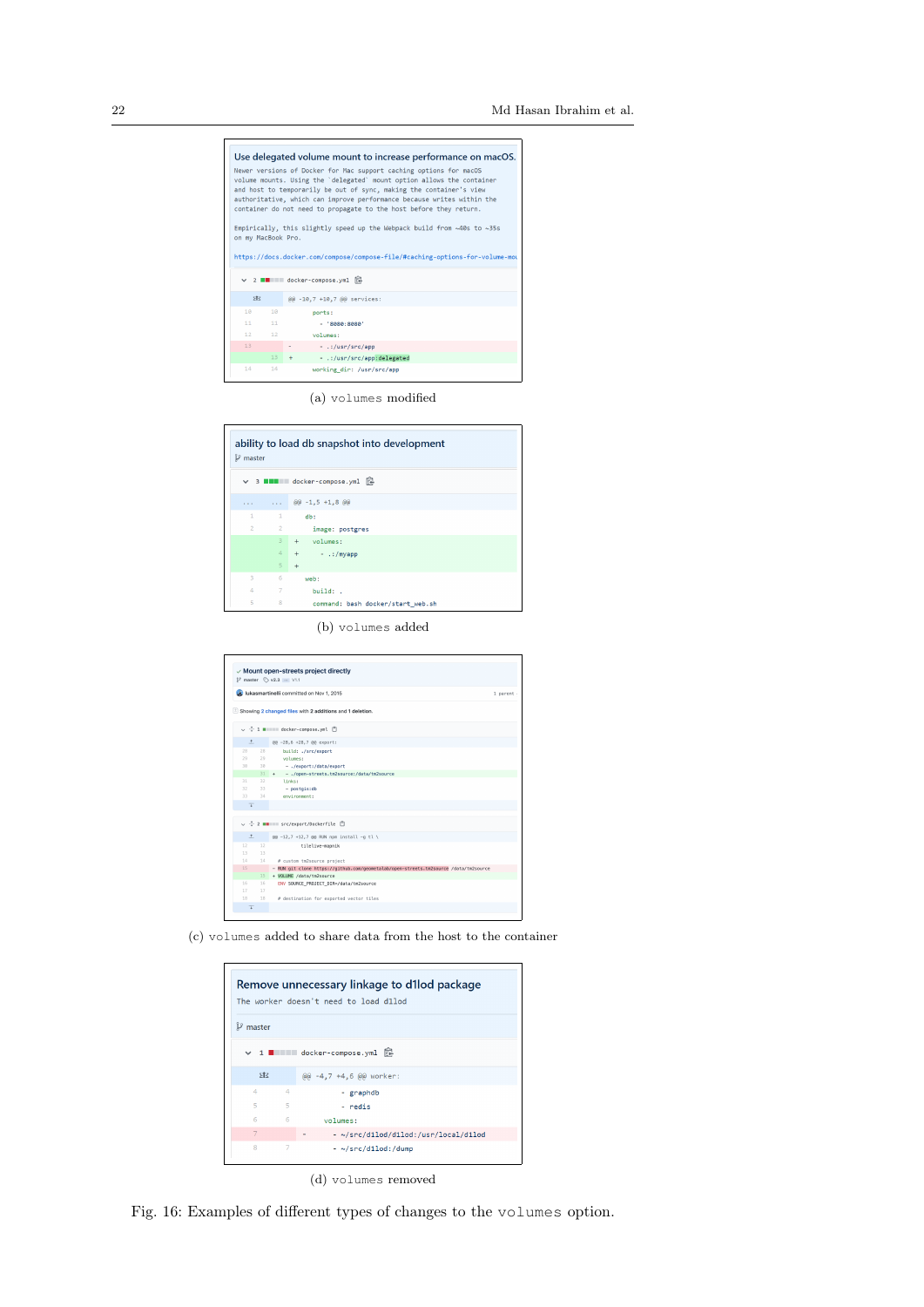<span id="page-22-1"></span>

Fig. 17: Top five types of files that co-evolve the most with the Docker Compose file.

the appropriate permissions as they can be accidentally modified or removed from a running Docker component. We observe an interesting commit that replaced a path in the volumes with several other paths since there is "no way to exclude a directory, the only way to make this work is to share multiple, smaller directories"<sup>[2](#page-22-0)</sup>.

Finally, applications remove the volumes options in 15.8% of the changes related to that option in order to remove unnecessary resources from their components so that the components become more lightweight as shown in Figure [16d.](#page-21-0) In addition, applications replace volumes option with tmpfs option to use the data temporarily without writing it in the file-system.

Docker Compose files are coupled with other files that are often used to configure the infrastructure of an application as well. In 70.4% of the revisions to the Docker Compose file, the file is changed with a median of two other files. While Dockerfile is the most co-evolving (41.3% of the 70.4% of the changes) file with Docker Compose as shown in Figure [17.](#page-22-1) We also observe that .yml files co-evolve in 30.3% of the revisions suggesting that applications also revise additional Docker Compose files other than their primary Docker Compose files. Note that we just studied the docker-compose.yml file which is the default file that is considered by Docker Compose when composing an application.

Based on a manual analysis of a representative random sample (out of 7,592 commits with a 95% confidence level and a 5% confidence interval) of 366 co-evolution of a Dockerfile and a Docker-compose file, we observe different patterns that are straightforward or project specific, making it hard to predict when a Dockerfile would co-change with a Docker-compose file and vice-versa. Among the straightforward co-changes is the addition or removal of a component with its Dockerfile, changing the path location of

<span id="page-22-0"></span> $2$  https://github.com/startnayit/warehouse/commit/116962abc6437c35056f3fb4c9c0a66fca6c2790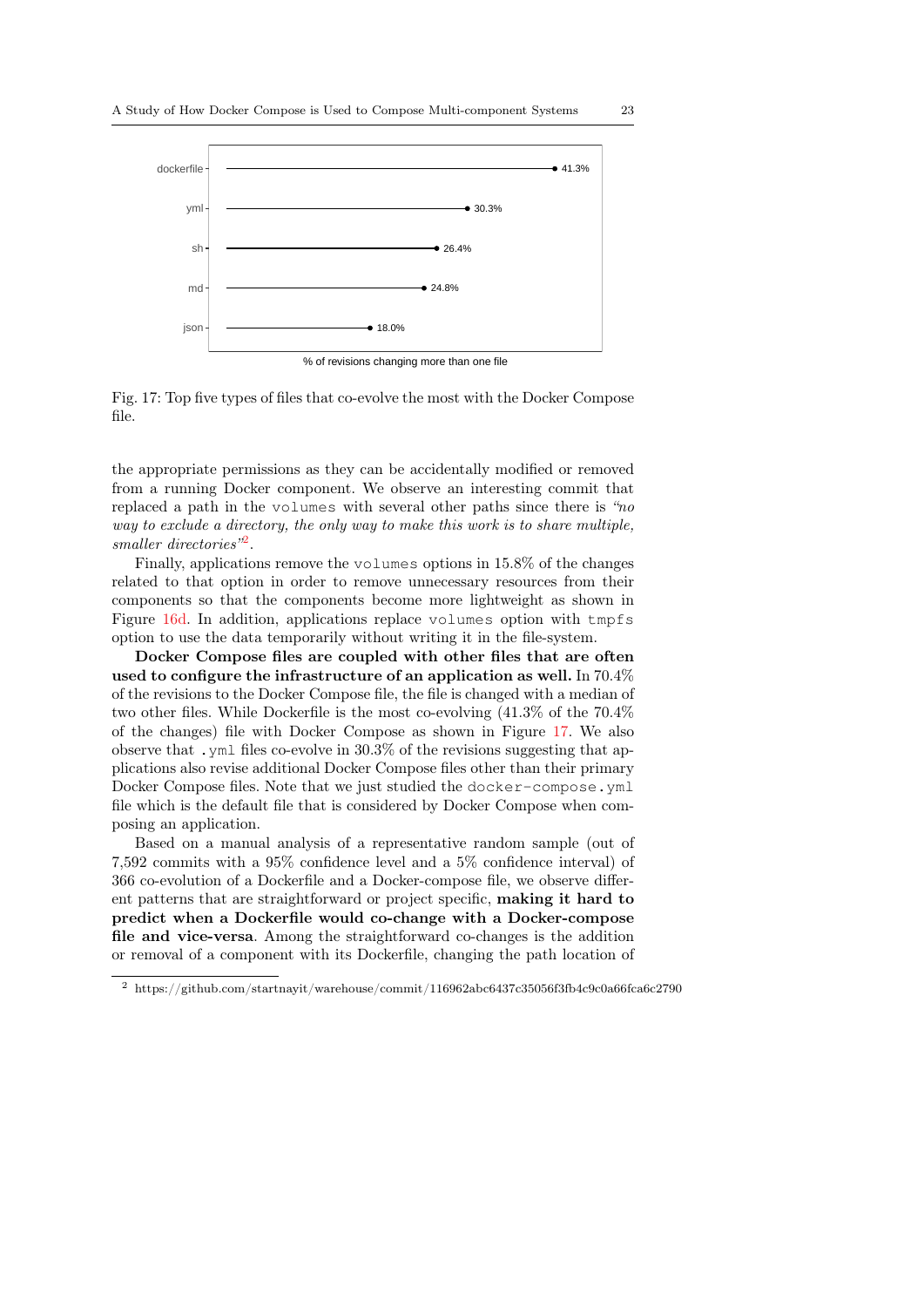a Dockerfile and updating the Docker-compose with the new path, co-changes where practitioners upgrade all of their dependencies including the dependencies defined in the Dockerfile as well as the Docker-compose, and opening a port in the Dockerfile and using it in the Docker-compose. We also observe project specific cases such as moving the declaration of certain resources from the Dockerfile to the Docker-compose or vise-versa and overriding in the Docker-compose an environment variable that is defined in the Dockerfile. In fact, deciding which environment variable to override depends on the context of the project.

## : Summary of RQ3

Docker Compose files are quite stable with very few lines of code changed when such files change. In addition, applications are made more stable by pinning the used versions of the images that are used by their components. Finally, applications adjust their volumes in order to synchronize the data outside the components.

# RQ4. How do applications use different versions of Docker Compose?

Motivation: The goal of this research question is to identify how applications upgrade/downgrade the version of their Docker Compose, and the challenges that they face as they perform such activities, so the developers of Docker Compose would have a better understanding of how applications are adopting their versions.

Approach: There are currently three main versions of Docker Compose. Version 1 was released on November, 2015, while version 2 was released on April, 2016 and version 3 was released on January, 2017. Docker Compose team has announced that Version 1 will become deprecated in a future release. Each version adds support for new options while removing rarely used options.

To better understand the versions of Docker Compose that applications use and how often they upgrade/downgrade across these versions, we collected the used Docker Compose version for each studied project by parsing the value of the version option. For the first version of Docker Compose, no version option existed hence files with no version option are considered as using version 1.

We also studied the upgrade/downgrade of Docker Compose versions by analyzing all code changes that modified the version option. We also manually investigated all of the changes that downgraded the Docker Compose Version (107 commits) to better understand the rationale behind such downgrades.

Results: Most projects (∼ 90%) stick to their initial Docker Compose version. 9.8% of the studied projects changed their used Docker Compose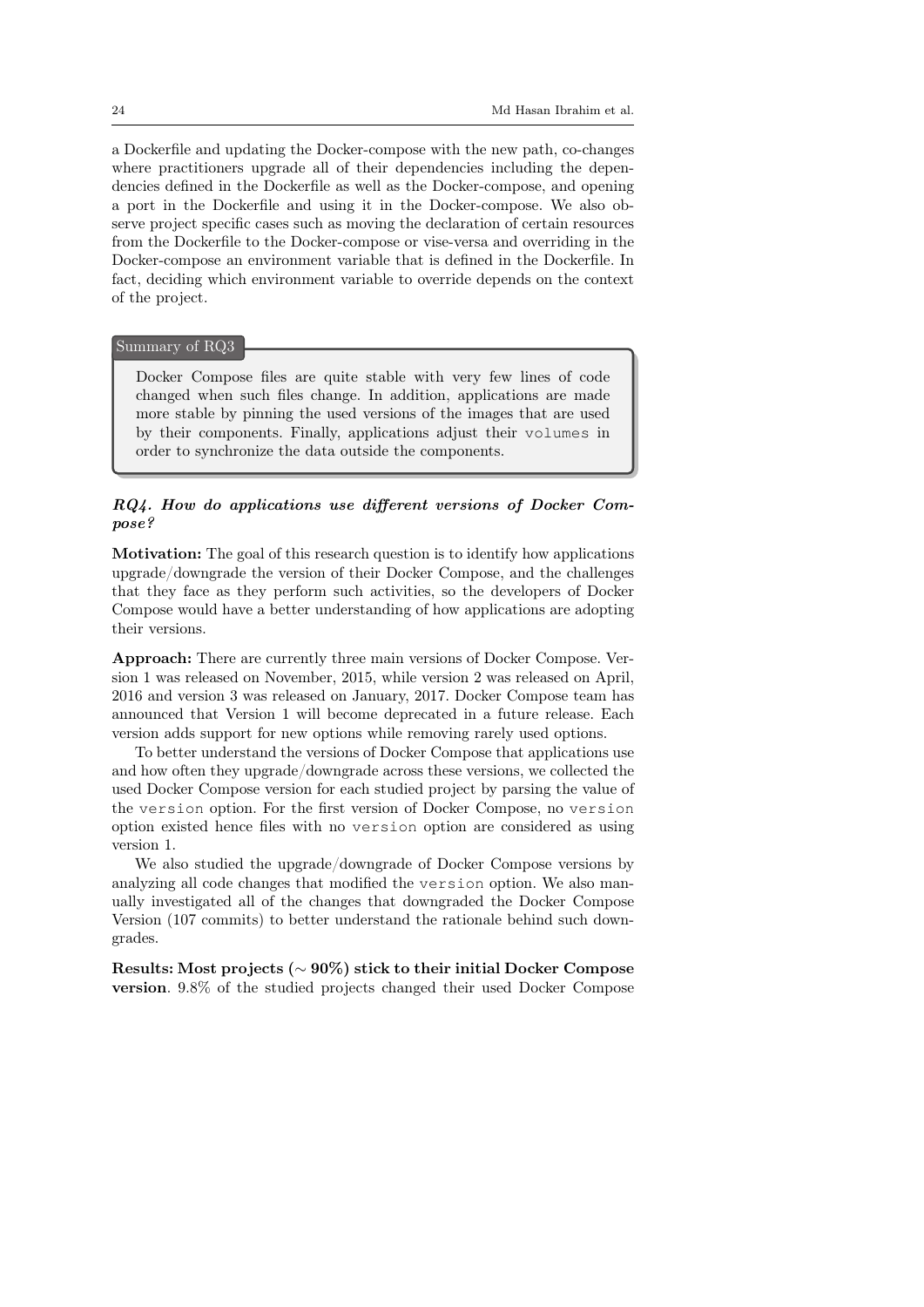<span id="page-24-0"></span>

Fig. 18: Exact versions of Docker Compose used by the percentage of projects.

version. Such a change to the version line is often associated with additional changes. In particular, a median of 10 lines of code are changed when a Docker Compose version is changed – double the number of changed lines of code in a regular revision (as discussed in RQ2). Such additional changes might be due to the major syntactical differences between the different versions, the configuration of new options that are offered by the new version, or to deal with the removal of options in the new version.

8.5% of the projects upgraded their Docker Compose version while 2.4% of the projects downgraded their Docker Compose version. Several (59.9%) of the upgrades/downgrades are between major versions, although some upgrades/downgrade occur between sub-versions. Almost all (99%) changes between major versions are between versions 2 and 3. We only find three cases where the version change (upgrade/downgrade) was between versions 1 and 2. Since the structure of Docker Compose has gone through major changes between these two versions, moving between these two versions might take a considerable amount of effort.

21.5% of the studied projects use Docker Compose version 1 which will be deprecated soon according to the documentation of Docker Compose [\[13\]](#page-29-15) (as of August, 2019). Docker Compose should consider developing a migration support plan for these projects given the large differences between version 1 and the versions 2 and 3. 35.6% of the projects used the latest versions of Docker Compose file (version 3 and its sub-versions), while 42.9% of the projects used version 2 of Docker Compose and its subversions as shown in Figure [18.](#page-24-0) Although Docker Compose documentation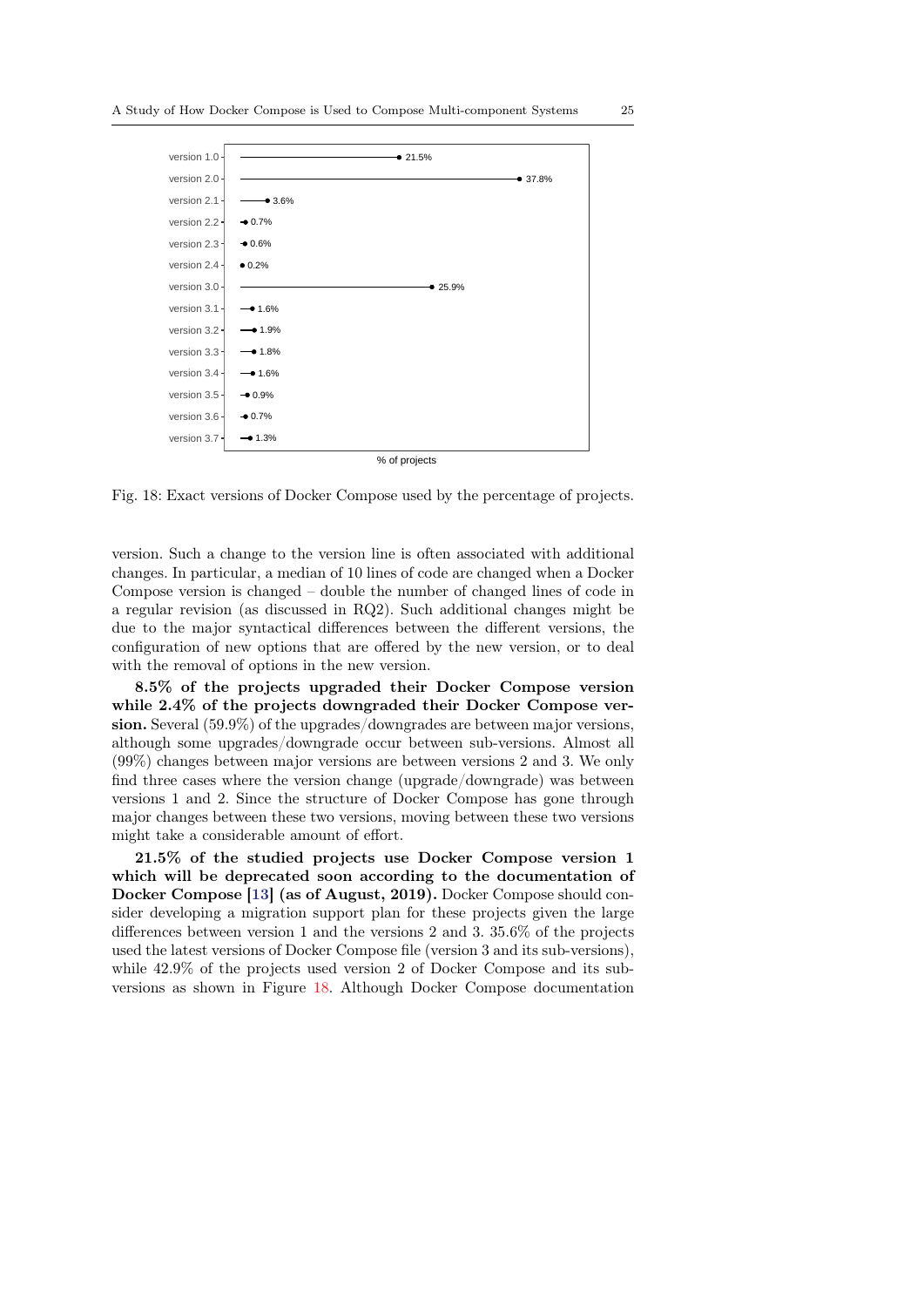<span id="page-25-0"></span>

Fig. 19: An example of a Docker Compose version downgrade. This change downgraded the Docker Compose version from version 3 to version 2.

recommends applications to specify the used minor version of Docker Compose [\[11\]](#page-29-16), 79.2% of the studied projects that use version 2 or 3 of Docker Compose, do not specify the minor Docker Compose version.

Many unused options have been removed in the latest versions of Docker Compose. 21 out of the 26 options that were never used in our studied projects (as per RQ1) are no longer supported by the latest Docker Compose version (i.e., version 3), 19 of these options were introduced in version 2 and are no longer supported in version 3 of Docker Compose. On the other hand, 15 other currently-in-use options in version 2 have been removed from version 3. These 15 options are used by a median of two projects (minimum of one and a maximum of 206 projects per option).

Platform and option compatibility are the main drivers for downgrading the Docker Compose version. We manually studied all of the 107 commits that downgraded the Docker Compose version. We read through each commit message, examined the changed code and studied the official documentation of Docker Compose versions to identify the rationale for such downgrades. We identified two major reasons for downgrading the version: (1) platform (e.g., AWS and Travis CI) compatibility, and (2) option compatibility.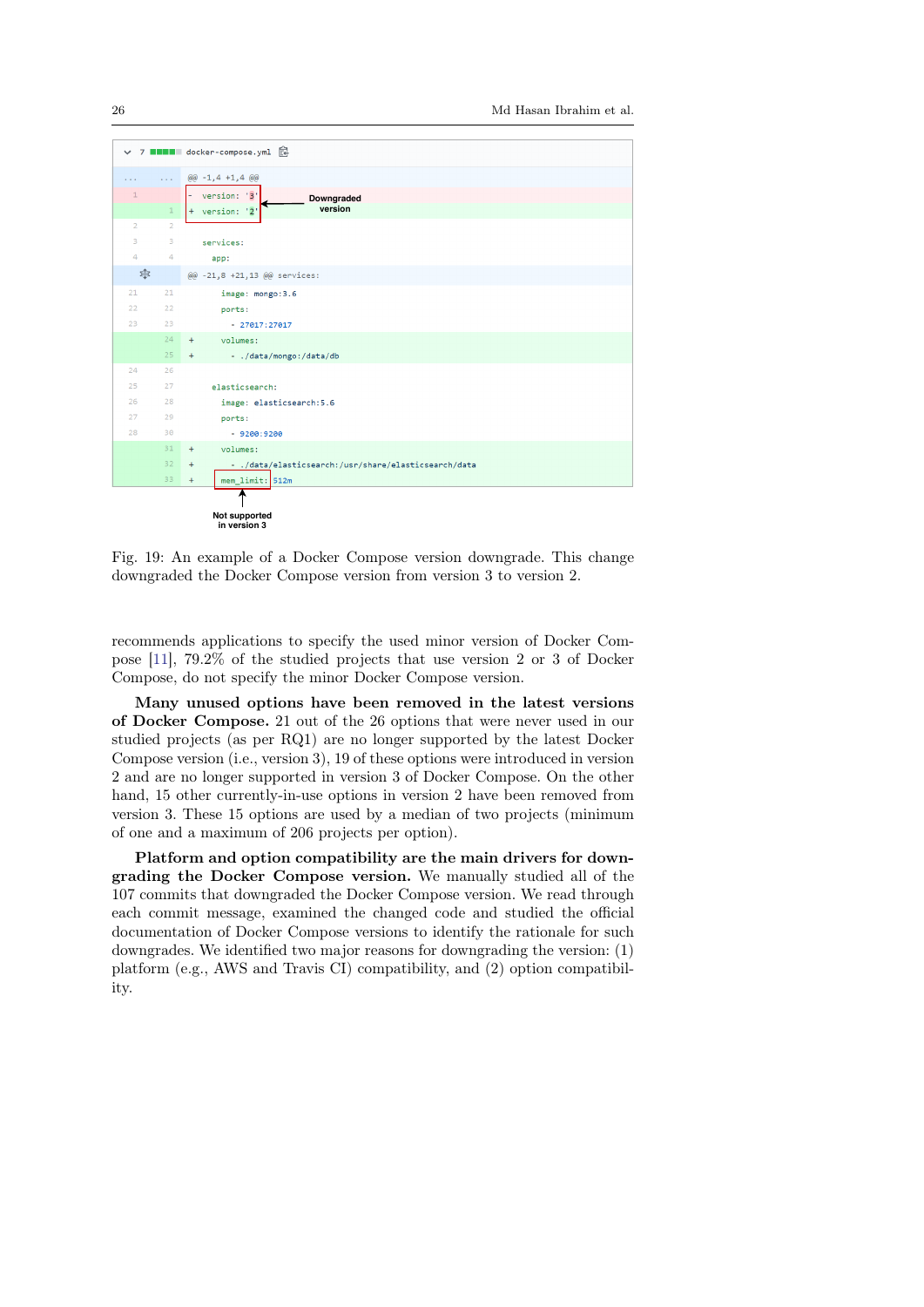Cloud platforms, like AWS, on which applications are deployed might not support the latest version of Docker Compose, forcing a version downgrade (e.g., from Docker-Compose 3.6 to 2.4 for AWS incompatibility). Also, applications downgraded their Docker Compose version to be compatible with Travis CI (e.g., from version 3 to 2). Finally, applications downgrade to an older version (version 2) to use options that were removed in a later version (version 3) of Docker Compose as shown in Figure [19.](#page-25-0)

#### : Summary of RQ4

Many applications are using the oldest version of Docker Compose (even though such version will be deprecated in a near future release). Migrating from one version to another is not straightforward due to compatibility issues with the host (e.g., AWS) or due to the removal of options in new releases of Docker Compose.

## 5 Implications

We observe through our study that applications use Docker Compose in much more basic ways than envisioned. In fact, applications use Docker Compose without composing multiple images (RQ1), and they use (RQ2) and change (RQ3) just the basic options of Docker Compose, and they hardly upgrade their versions (RQ4). Even when they do so, applications face compatibility issues. Therefore, to improve Docker Compose and help applications fully benefit from its options, we recommend the following suggestions:

We recommend Docker to consider how developers use Dockercompose to better design new versions of Docker-compose. While the primary goal of Docker-compose is to compose multi-component applications, 26.8% of the applications that use it are just single-component applications. Among these single-component applications, Docker-compose is just to simplify the Docker command line, which suggests that Docker should investigate how to simplify the usage of Docker. We also observe that multi-component applications use images from DockerHub, while the DockerHub images are different from each other even for the same software system according to [23], which suggests that Docker-compose should recommend appropriate images when composing a multi-component application.

We also observe that there is a need for better mechanisms to manage volumes. For instance, there is a need for a mechanism to exclude paths from the volumes that are shared between a host and components. Additionally, we observe that a volumes are not used solely to synchronize data between a component and its host (e.g., storing a database in a host outside a component so data is kept after restarting or removing a component), but also to share data in one-way fashion from the host to the component. Such practice might be risky as a component might accidentally modify or even remove data from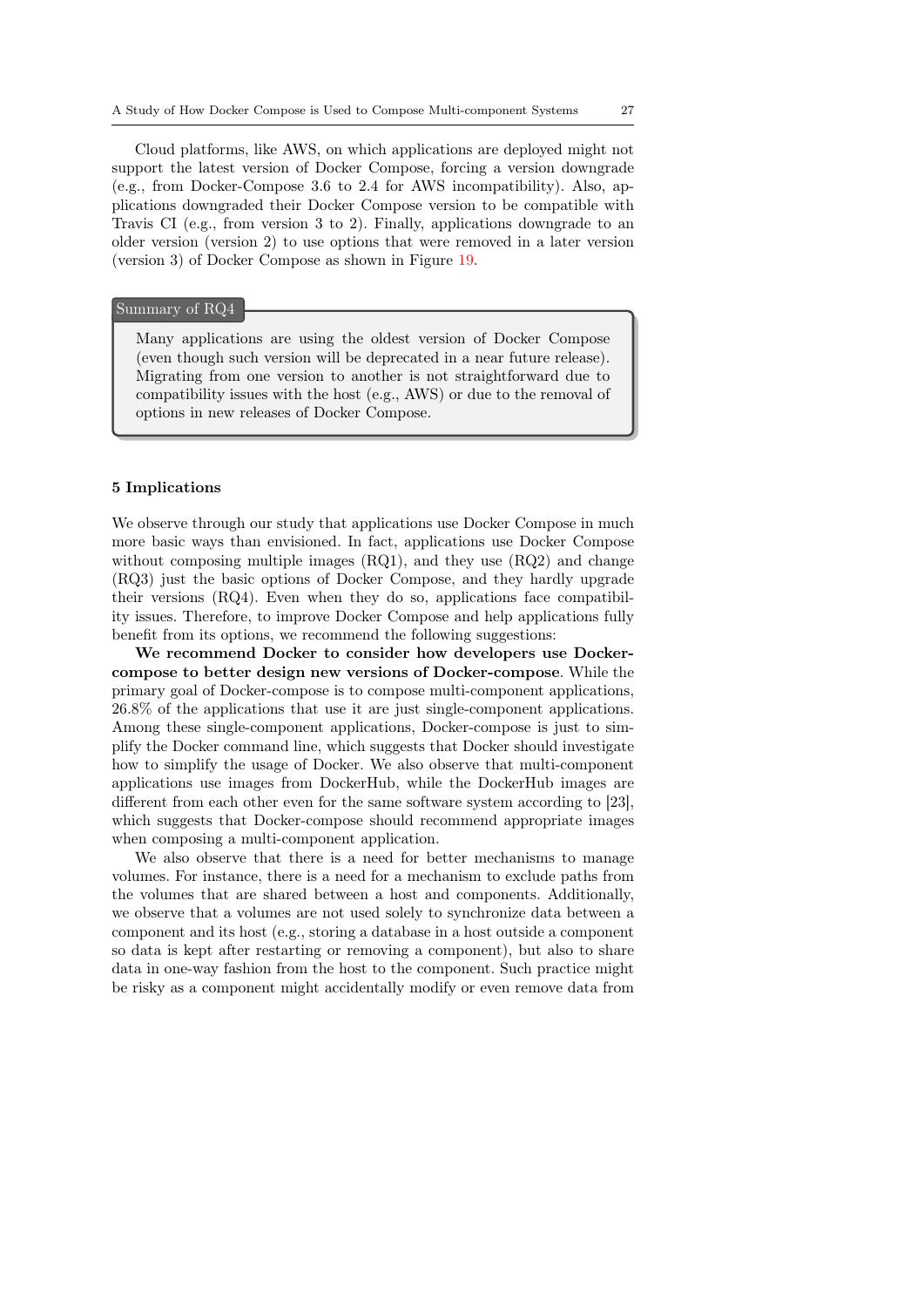the host; so Docker should consider a clear separation between the two main usages of the volumes feature. While Dockerfile has the COPY feature, no similar feature exists for Docker-compose.

We recommend Docker to consider how projects use Dockercompose, so Docker can add needed options. Developers commonly have many components that use the same Docker image; leading to many definitions of components with a large amount of duplication (as these components are often quite similar modulo some minor differences). Instead Docker Compose should consider adding the option to create component templates to reduce duplication. Surprisingly, versions 1 and 2 of Docker Compose had an extends option which helped with the reuse of the configuration of components (similar to inheritance in object oriented programming). However, that option is no longer supported in version 3 of Docker Compose.

We recommend Docker to investigate unused options. 22.6% of the studied options were never used in our studied applications. We observe that developers focus primarily on the basic options of Docker Compose, while other advanced options are not used much. These options might be important since they can have an impact on the security and the quality of an application. Therefore, we suggest Docker-compose to investigate the need for these options and whether they should be removed.

We recommend Docker to consider how its options are used by practitioners before removing them. We observe that a typical upgrade/ downgrade of Docker Compose versions takes twice the effort of a regular revision since Docker Compose removes a large number of options from one version to another. For example, Docker Compose removed 36 options in the version 3. However, 15 currently-in-use options, by a median of 2 and up to 206 projects, are removed from version 3.

We recommend Docker to propose options to use in earlier stages to prevent errors. We observe that developers change volumes to improve the performance of their applications, while such performance degradation could be prevented earlier. Similarly, we observe 11 cases in which developers pin an image version after an incompatibility issue.

We recommend Docker to consider incompatibility issues when releasing a new version of Docker-compose. We observe cases where developers downgraded their Docker-compose version due to incompatibility issues with a Cloud platform or a CI pipeline, such as AWS and Travis CI.

#### <span id="page-27-0"></span>6 Threats to Validity

#### 6.1 External Validity

Our external threat to validity concerns the generalization of our results. We cannot generalize our results to multi-component applications that configure the Docker Compose using other files than docker-compose.yml and other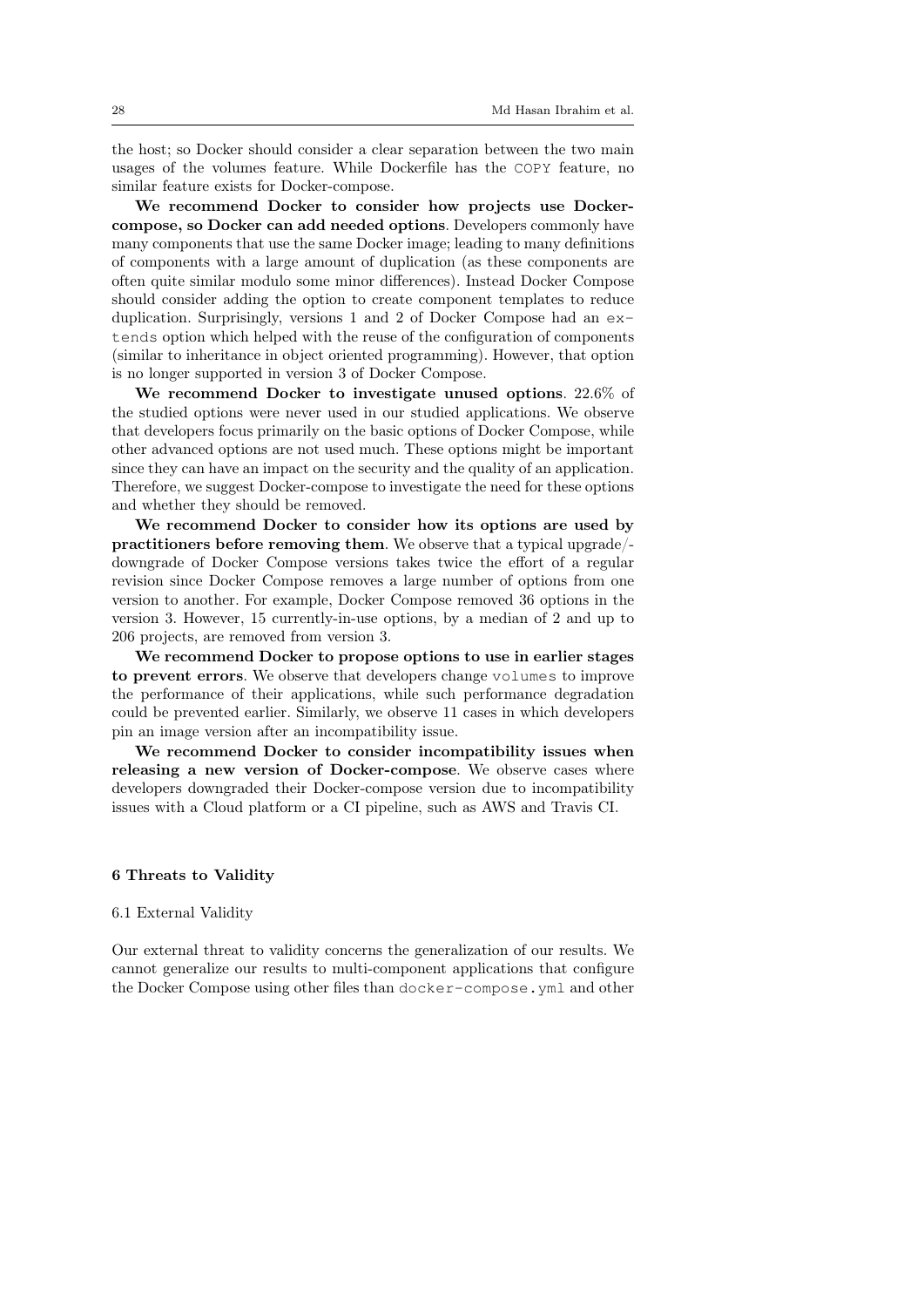projects. However, our analysis considers a large number (4,103) of open source Github projects.

#### 6.2 Internal Validity

Our first internal threat to validity concerns the maturity of the projects that we studied. In fact, some projects might be just personal projects (e.g., in which one learns how to use Docker Compose). To mitigate this risk, we selected projects that have at least 100 commits.

A second internal threat to validity concerns the analysis of the right Docker Compose file, which is used by a studied project. A project might define multiple Docker Compose files and studying the not used file might lead to incorrect conclusions. To mitigate this risk, we focus on projects that use just one docker-compose.yml file.

A third internal threat to validity concerns the threshold of 10 components that we consider for large multi-component systems, which we qualitatively studied. While our threshold leads to a large number of 110 manually studied large multi-component systems, we encourage future studies to investigate a different threshold.

## <span id="page-28-1"></span>7 Conclusion

In this paper, we conduct an empirical study to better understand the use of Docker Compose. We observe that applications do not fully benefit from the available options nor versions of Docker Compose. Indeed, 26.8% of the projects build their applications from a single image, while the primary goal of Docker Compose is to compose a multi-component application. In addition, we observe that applications use and maintain just the basic options of Docker Compose, while more advanced options are almost ignored by applications. Finally, we observe that few projects upgrade their version of Docker Compose. Future studies are needed to better understand how to improve the uptake of the more advanced aspects and versions of Docker Compose, if they are needed at all.

## References

- <span id="page-28-0"></span>1. 451research. 451 research. <https://451research.com>, 5 2019. [Online; last accessed: 23 May, 2019].
- <span id="page-28-3"></span>2. R. Agrawal, T. Imieliński, and A. Swami. Mining association rules between sets of items in large databases. In Sigmod Record, pages 207–216, June 1993.
- <span id="page-28-2"></span>3. Brown. Referencing docker images. [https://windsock.io/](https://windsock.io/referencing-docker-images) [referencing-docker-images](https://windsock.io/referencing-docker-images), 4 2015. [Online; last accessed: 26 August, 2019].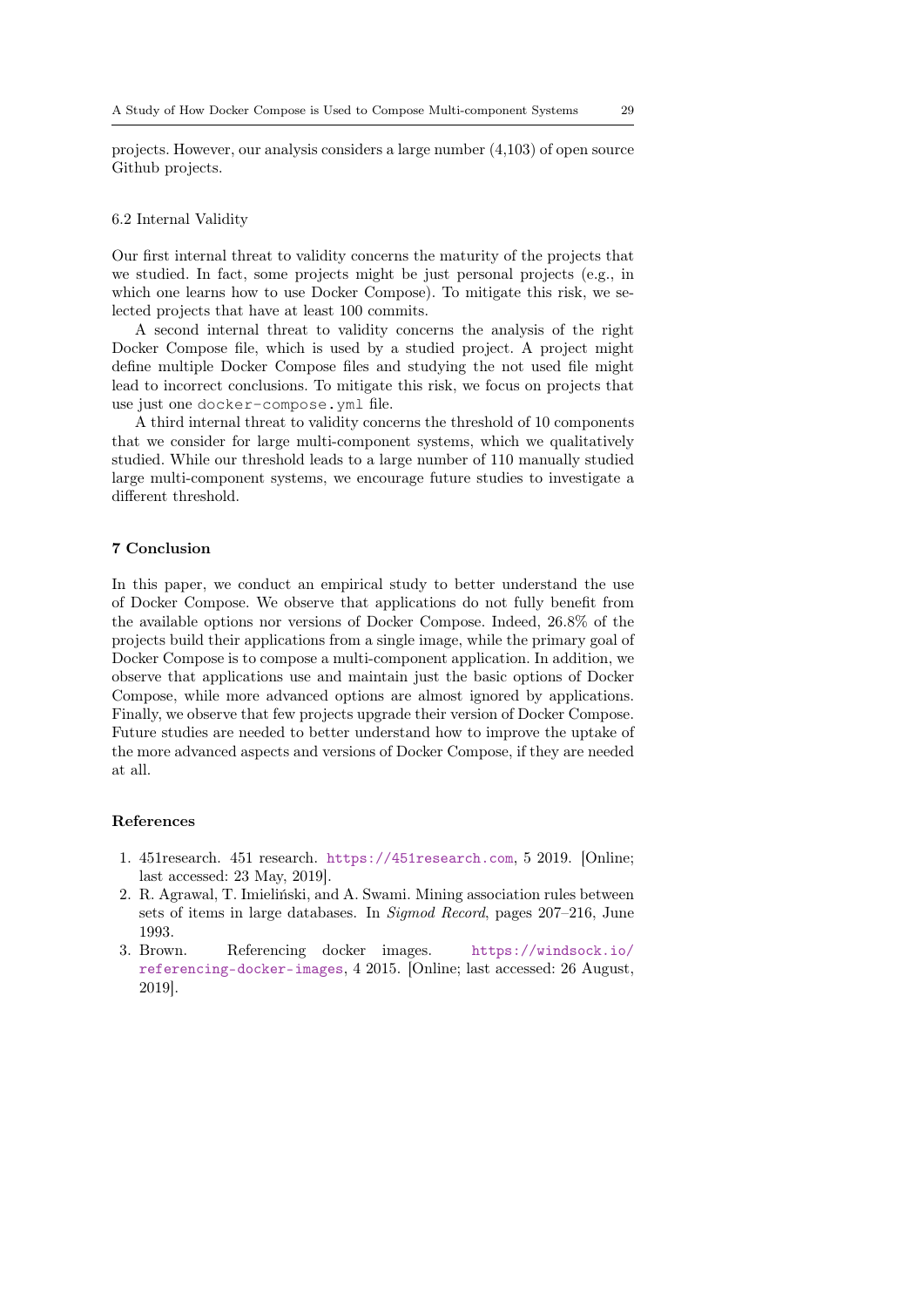- <span id="page-29-4"></span>4. J. Cito, G. Schermann, J. E. Wittern, P. Leitner, S. Zumberi, and H. C. Gall. An empirical analysis of the docker container ecosystem on github. In 14th International Conference on Mining Software Repositories, pages 323–333, May 2017.
- <span id="page-29-1"></span>5. Datadog. Datadog. <https://www.datadoghq.com>, 5 2019. [Online; last accessed: 23 May, 2019].
- <span id="page-29-2"></span>6. Datadog. Docker adoption. [https://www.datadoghq.com/](https://www.datadoghq.com/docker-adoption) [docker-adoption](https://www.datadoghq.com/docker-adoption), 5 2019. [Online; last accessed: 23 May, 2019].
- <span id="page-29-13"></span>7. Docker. Best practices for writing dockerfiles. [https://docs.docker.](https://docs.docker.com/develop/develop-images/dockerfile_best-practices) [com/develop/develop-images/dockerfile\\_best-practices](https://docs.docker.com/develop/develop-images/dockerfile_best-practices), 2 2017. [Online; last accessed: 22 August, 2019].
- <span id="page-29-0"></span>8. Docker. Docker. <https://www.docker.com>, 5 2019. [Online; last accessed: 23 May, 2019].
- <span id="page-29-14"></span>9. DockerCompose. Environment variables in compose. [https://docs.](https://docs.docker.com/compose/environment-variables) [docker.com/compose/environment-variables](https://docs.docker.com/compose/environment-variables), 2 2017. [Online; last accessed: 27 August, 2019].
- <span id="page-29-3"></span>10. DockerCompose. Overview of docker compose. [https://docs.docker.](https://docs.docker.com/compose) [com/compose](https://docs.docker.com/compose), 2 2017. [Online; last accessed: 23 August, 2019].
- <span id="page-29-16"></span>11. DockerCompose. Compose file versions and upgrading. [https:](https://docs.docker.com/compose/compose-file/compose-versioning) [//docs.docker.com/compose/compose-file/compose-versioning](https://docs.docker.com/compose/compose-file/compose-versioning), 10 2018. [Online; last accessed: 23 August, 2019].
- <span id="page-29-9"></span>12. DockerCompose. Docker compose version 1. [https://docs.docker.com/](https://docs.docker.com/v17.09/compose/compose-file/compose-file-v1) [v17.09/compose/compose-file/compose-file-v1](https://docs.docker.com/v17.09/compose/compose-file/compose-file-v1), 6 2019. [Online; last accessed: 16 July, 2019].
- <span id="page-29-15"></span>13. DockerCompose. Docker compose version 1. [https://docs.docker.com/](https://docs.docker.com/v17.09/compose/compose-file/compose-versioning/#version-1) [v17.09/compose/compose-file/compose-versioning/#version-1](https://docs.docker.com/v17.09/compose/compose-file/compose-versioning/#version-1), 6 2019. [Online; last accessed: 16 July, 2019].
- <span id="page-29-10"></span>14. DockerCompose. Docker compose version 2. [https://docs.docker.](https://docs.docker.com/compose/compose-file/compose-file-v2) [com/compose/compose-file/compose-file-v2](https://docs.docker.com/compose/compose-file/compose-file-v2), 6 2019. [Online; last accessed: 16 July, 2019].
- <span id="page-29-11"></span>15. DockerCompose. Docker compose version 3. [https://docs.docker.com/](https://docs.docker.com/v17.09/compose/compose-file/compose-versioning) [v17.09/compose/compose-file/compose-versioning](https://docs.docker.com/v17.09/compose/compose-file/compose-versioning), 6 2019. [Online; last accessed: 16 July, 2019].
- <span id="page-29-5"></span>16. DockerHub. Build and ship any application anywhere. [https://hub.](https://hub.docker.com) [docker.com](https://hub.docker.com), 5 2019. [Online; last accessed: 23 May, 2019].
- <span id="page-29-12"></span>17. K. Gallaba and S. McIntosh. Use and misuse of continuous integration features: An empirical study of projects that (mis)use travis ci. In IEEE Transactions on Software Engineering, pages 1–1, 2018.
- <span id="page-29-7"></span>18. Google. Google big query. [https://console.cloud.google.com/](https://console.cloud.google.com/bigquery?p=bigquery-public-data) [bigquery?p=bigquery-public-data](https://console.cloud.google.com/bigquery?p=bigquery-public-data), 8 2019. [Online; last accessed: 23 August, 2019].
- <span id="page-29-8"></span>19. G. Gousios. The ghtorrent dataset and tool suite. In 10th Working Conference on Mining Software Repositories, pages 233–236, 2013.
- <span id="page-29-6"></span>20. J. Henkel, C. Bird, S. K. Lahiri, and T. Reps. Learning from, understanding, and supporting devops artifacts for docker. In 2020 IEEE/ACM 42nd International Conference on Software Engineering (ICSE), pages 38–49.